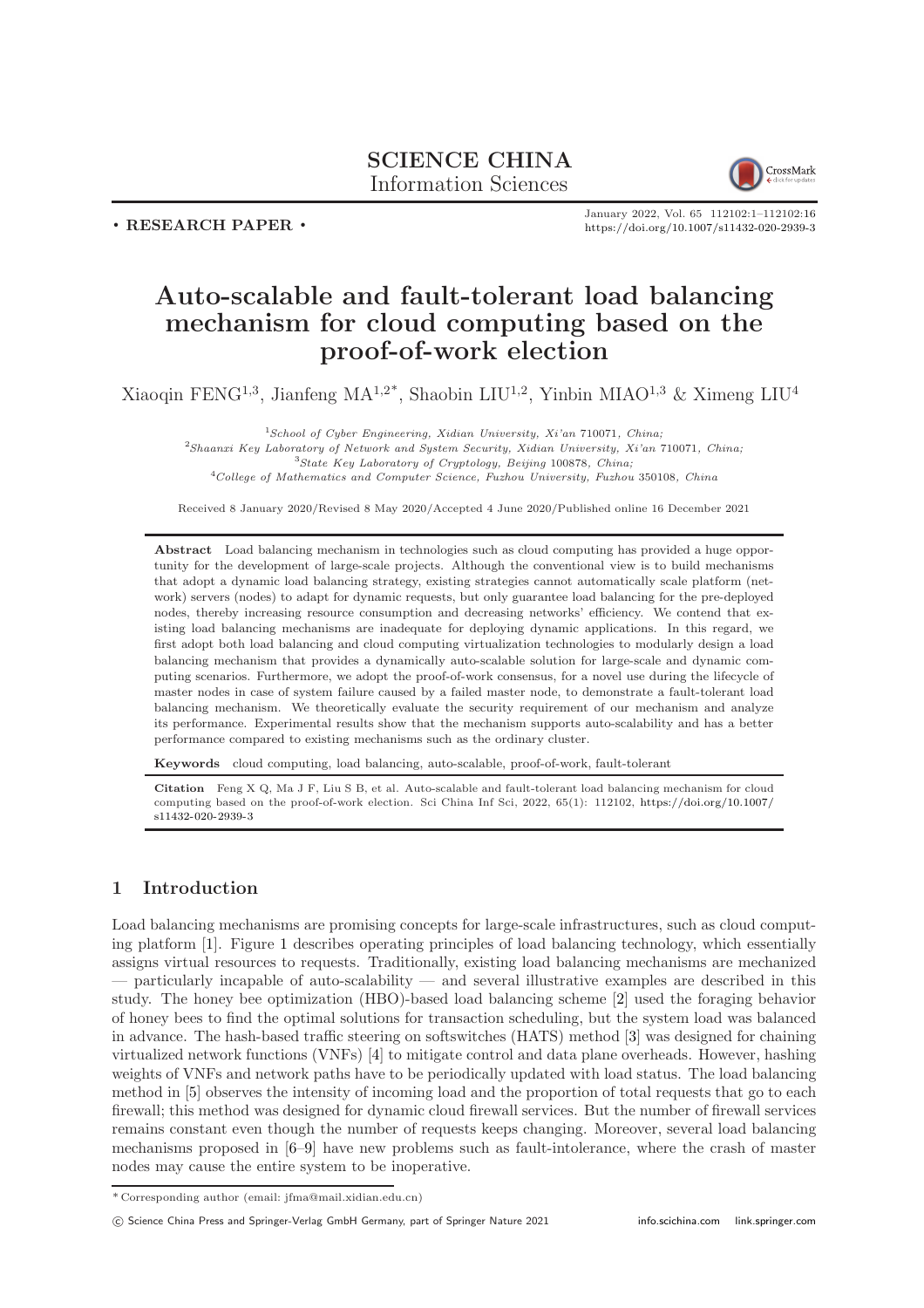<span id="page-1-0"></span>

Figure 1 (Color online) Load balancing technology.

In recent years, the emergence of Blockchain [\[10](#page-14-7)[–12\]](#page-14-8) has spurred the surprising success of Bitcoin [\[13\]](#page-14-9). Blockchain network challenges our conventional belief on fault tolerance through the efficient use of hybrid storage and a consensus mechanism. Unlike existing load balancing mechanisms, Blockchain has shown a new application of consensus mechanisms over a public or private network, and among a large number of mutually distrustful and independent nodes. Thus, this paper introduces a novel design idea for fault-tolerant load balancing mechanism.

Fault tolerance is an essential consideration. Blockchain demonstrates the use of individual node to achieve fault tolerance by adopting a consensus, even at the expense of computing. The consensus nodes in many classic Blockchain protocols are confronted with huge computing demands: each participating node performs complex mathematical calculations, and the complex design protects the system from 51% attack and keeps a stable block production. The cloud computing nodes are designed with the capacity to compute [\[14\]](#page-14-10), and the operation of this platform is similar to the proof-of-work (PoW)-based [\[15,](#page-14-11) [16\]](#page-14-12) system, unlike other systems such as proof-of-stake (PoS), delegated proof-of-stake (DPoS), thus, PoW would be a suitable candidate for cloud nodes consensus. We note that the high demand for fault tolerance load balancing mechanisms with the concept of master nodes is often because of the demand for a consensus paradigm, since a consensus paradigm proposes a novel solution for voting-based rule and would essentially be void of the total system failure caused by malfunctioned centralized network nodes. Also, the pressing demand for an efficient load balancing mechanism and a private cloud platform with essential security just require a rather simple mathematical computation in PoW. Besides, the simple solution verification and mutual management of platform nodes support an effective and robust maintenance mechanism for consensus nodes.

### 1.1 Our contributions

# Mechanization and resources-wasting of the conventional load balancing mechanism are considered unpractical.

• Previous work on load balancing mechanisms, even the so-called "automatic" mechanisms, only balance load for the existing nodes deployed on corresponding business applications, where the creation and deployment of new nodes on business applications are manually done, and the configuration of load balancing components are also modified manually. We contend that such mechanisms are unpractical and not suitable for scenarios with dynamic requests. To demonstrate this, we explicitly construct an auto-scalable load balancing mechanism, a system that is sufficiently efficient for dynamic scenarios.

• Load balancing mechanisms are highly demanded in large-scale infrastructures. Therefore, resourceswasting significantly degrades the effectiveness of such infrastructures, and a way of deactivating idle nodes when the system is not at full operation is urgently needed.

Auto-scalable and fault-tolerant load balancing mechanism. We propose a proof-of-work based load balancing mechanism (PWB-LB), which provides automatic and fault-tolerant service in a private cloud computing environment.

We improve on extant mechanisms to realize an automatic load balancing mechanism. The mechanization of extant mechanisms is caused by their inability to automatically deploy new nodes. We propose a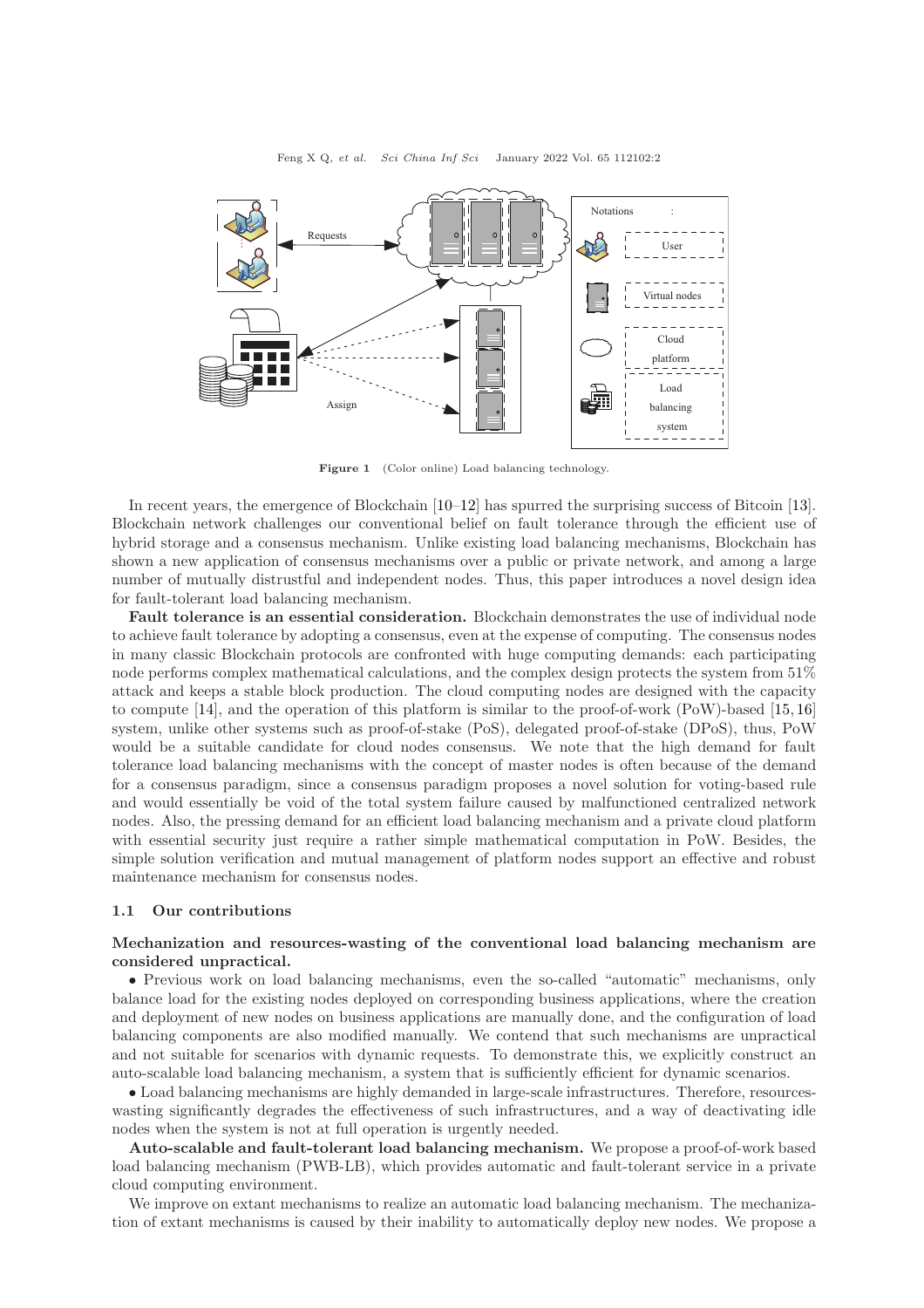novel load balancing mechanism to overcome this problem by using the cloud computing virtualization technology to timely adjust cloud computing resources, automatically build new task processing nodes through mirroring, and dynamically scale the load balancing capacity in networks.

The major bottleneck in the master nodes' settings is their crash tendency or malware threat. It is worth noting that the PoW consensus mainly focuses on the maintenance of master nodes and the competitions among them. The confirmation of mater nodes' agreement is achieved by solving the moderately difficult mathematical problem and simple hash verifications in PoW among the whole cloud platform. With the necessary computing consumptions during competitions, the malicious competitors lose more than what they can acquire, then they will not misbehave. Besides, the whole cloud platform maintains all master nodes by simple hash verifications, which further prevents malicious tendencies from master nodes and initiates the new master nodes voting once the current master node is down. Different from common voting algorithms whose responsibility simply is voting based on different rules in competition models, reliability and agreement of master nodes considered in this paper show that the proposed load balancing mechanism can guarantee fault-tolerance in systems.

Furthermore, the execution of PoW consensus for frequent master nodes' voting is a waste of time and will delay the processing of users' requests. Therefore, the idea of redundant masters is adopted to select a node from the masters' queue to sequentially work as the current master node. Then, the fault-tolerant load balancing mechanism also provides high efficiency.

In a private cloud computing environment, PWB-LB accomplishes the dynamic load balancing task and achieves the fault tolerance of master nodes. Unlike previous "automatic" mechanisms where network load balancing scales inconveniently, PWB-LB can automatically scale the load capacity of networks, including the addition and removal of nodes. This new load balancing mechanism is designed for automatic load balancing strategy and scaling of network load capacity. The load balancing mechanism reasonably allocates tasks based on the current load status of each task processing node in the cluster [\[17,](#page-14-13) [18\]](#page-14-14) (the cluster consists of multiple computing nodes deployed on business applications, and these nodes work synchronously to complete tasks), dynamically manages the cloud computing resources, and maintains the load equilibrium for all the processing nodes on the cloud platform to achieve load balancing. Besides, the load balancing mechanism is deployed on a private cloud computing platform, and simple master nodes selection is achieved through PoW consensus to ensure fault tolerance in the platform. We formally validated the security and performance of PWB-LB, and show experimentally that it provides autoscalability and efficient load balancing service compared to other existing mechanisms, especially in terms of high-concurrency and processing difficult queries– processing these kinds of queries incurs high time complexity.

#### 1.2 Deployment scenarios

PWB-LB is suitable for different deployment scenarios sought after by private cloud platforms [\[19\]](#page-14-15) such as electronic commerce (E-commerce). Among numerous conceivable genres of E-commerce, we highlight an online shopping platform (website) for illustration purposes.

Shopping websites. Practically, there are two extreme cases. (1) Users may flood the shopping websites with plenty of concurrent requests, thereby increasing traffic on the websites. (2) Users seldom send requests, then, the traffic on the shopping websites is low. In the first case, it is essential to dynamically create new nodes and efficiently balance the network resources to handle these requests, and in the second case, it is highly necessary to release the unused resources. As a result, a shopping website hosted on a private cloud computing platform would require an auto-scalable and fault-tolerant load balancing mechanism to handle concurrent users' requests. In this setting, task processing nodes are composed of virtual nodes available in the private cloud platform, among which the master nodes are managed through the PoW consensus. Concretely, PWB-LB is a suitable candidate to be used in such shopping websites.

The rest of this paper is structured as follows: the background and related work are described in Section [2,](#page-3-0) and preliminaries are presented in Section [3.](#page-3-1) Then Section [4](#page-4-0) demonstrates a detailed workflow of the PWB-LB mechanism. In addition, Section [5](#page-8-0) comprehensively analyzes the security and performance of the PWB-LB mechanism, and Section [6](#page-12-0) experimentally validates the auto-scalability, efficiency, and performance of the PWB-LB mechanism. Finally, conclusion for the paper are summarized in Section [7.](#page-14-16)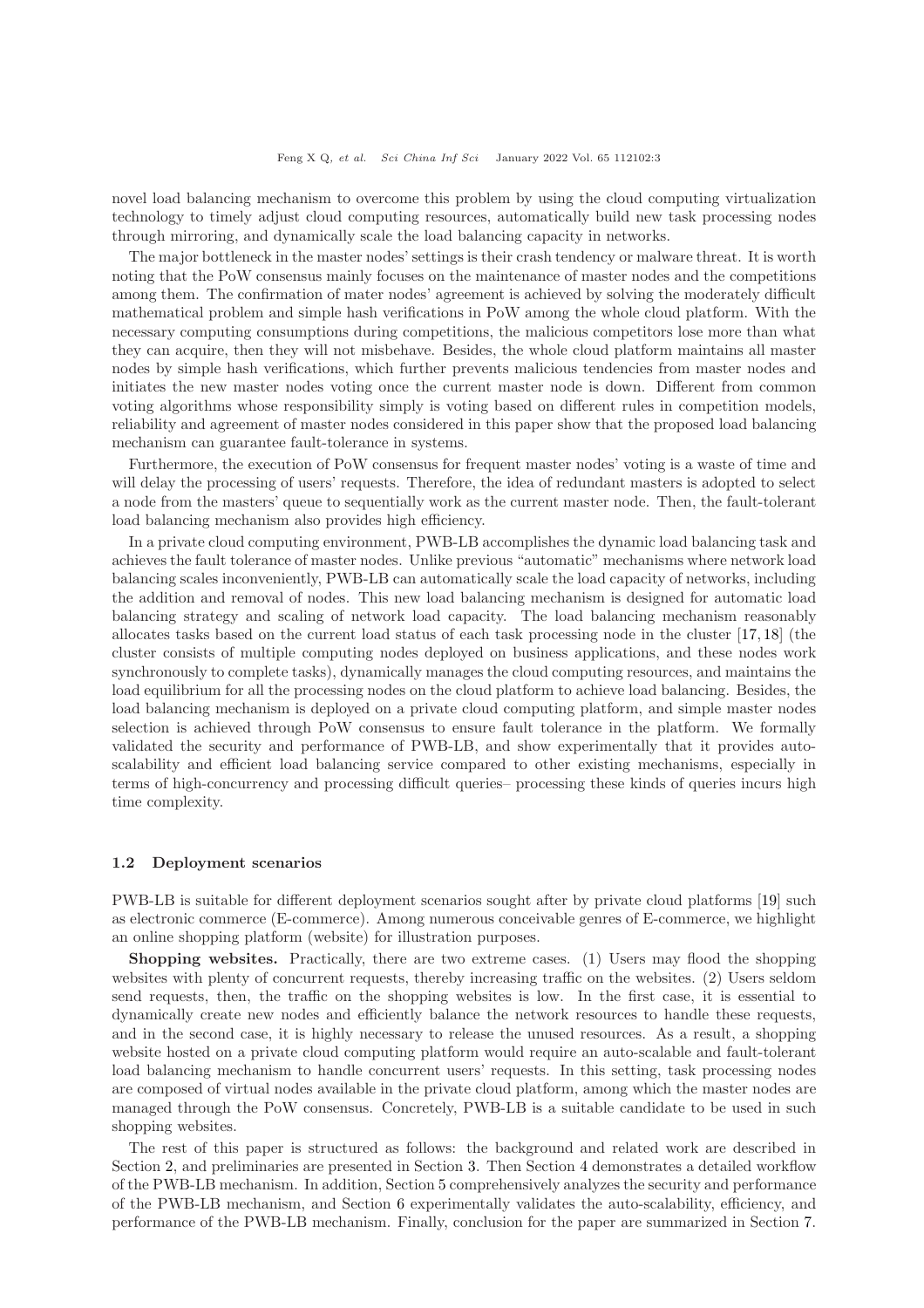# <span id="page-3-0"></span>2 Background and related work

Cloud computing [\[20\]](#page-15-1) plays a huge role and contributes much to human life. For example, Google [\[21\]](#page-15-2) provides Gmail [\[22\]](#page-15-3), Google Earth [\[23\]](#page-15-4), Google Analytics [\[24\]](#page-15-5), and other services. High performance of the cloud computing is mostly needed when highly concurrent users' requests [\[25\]](#page-15-6) become commonplace. Therefore, our overall goal is to build a load balancing mechanism, where computing nodes in a private cloud network participate in the operation of load balancing mechanism. Abstracting away the algorithm for this load balancing, it suffices to build a dynamic, auto-scalable, and fault-tolerant load balancing mechanism.

Load balancing methods provide high efficiency and security guarantees, allowing a hosted website to provide adequate service regardless of highly concurrent requests (high traffic) or node failure. Several studies have been performed for such methods, for different application use cases, offering varied performance tradeoffs, realizing automation of diverse degrees, and tolerating distinct forms of failures. We will discuss the five most widely used softwares for load balancing.

Comprised of scheduling, server cluster and shared storage layers, LVS [\[26\]](#page-15-7) realizes a high-performance and available Linux server cluster by LVS's load balancing technology and Linux operating system, which has good reliability, scalability, operability, thereby achieving optimal performance at a low cost. However, it only deals with a few requests at one time. HAProxy provides a highly available application proxy based on TCP and HTTP, and is especially suitable for websites with a heavy load. Nginx [\[27\]](#page-15-8) is the efficient HTTP, reverse proxy, and IMAP/POP3/SMTP (Internet mail access protocol/post office protocol-version 3/simple mail transfer protocol) services, which have good stability, rich feature set, sample configuration file, and low system resource consumption. Nginx implements dynamic and static page separations through scheduling rules. Moreover, it performs load balancing to back-end servers through different techniques such as polling, IP hash, and URL hash. Although Nginx and HAProxy perform gracefully under highly concurrent requests (high traffic), they have no auto-scalability ability once the number of requests reaches the maximum. Furthermore, there are two commonly used algorithms for load balancing. The Round Robin [\[28\]](#page-15-9) is a simple scheduling algorithm that used the principle of time slices to assign each node a quantum for processing requests. However, the load is randomly selected, which makes a high traffic condition worse. Throttled [\[29\]](#page-15-10) is an essential algorithm that fully adopted the use of virtual machine for allocating requests. The virtual machine is found through its index and scheduled based on the maintained states. The load balancing algorithm used in this study is a basic method. Different from all of these solutions, our design modified the load balancing algorithm to be based on the current load status. Thus, an auto-scalable network can be developed to guarantee the high-performance for both concurrent and one-way requests.

# <span id="page-3-1"></span>3 Preliminaries

This section explains the adopted cloud computing virtualization and PoW technologies.

### 3.1 Cloud computing virtualization

One of the core technologies in cloud computing is the virtualization technology. As depicted in Figure [2,](#page-4-1) a computer is virtualized into multiple logical computers for different operating systems, and their software applications can be used in parallel space without interfering with the process on another operating system, thus significantly improving the computer efficiency. VMWare, Xen, and kernel-based virtual machine (KVM) are the most commonly used virtual machine technologies, and clustering is one of the classical applications of these technologies. To achieve better performance, the existing load balancing mechanisms are designed based on the clustering architecture.

As a cloud computing management software, OpenStack supports different virtual machine technologies. OpenStack cloud platform consists of several components that have certain functions and coordinate with each other. Among them, Glance provides the image service. Specifically, it manages the virtual mirroring for creating, modifying, and deleting mirrors. All these processes draw support from the Glance application programming interface (API) and provide convenient mirroring scaling, which makes PWB-LB a perfect candidate for load balancing mechanism.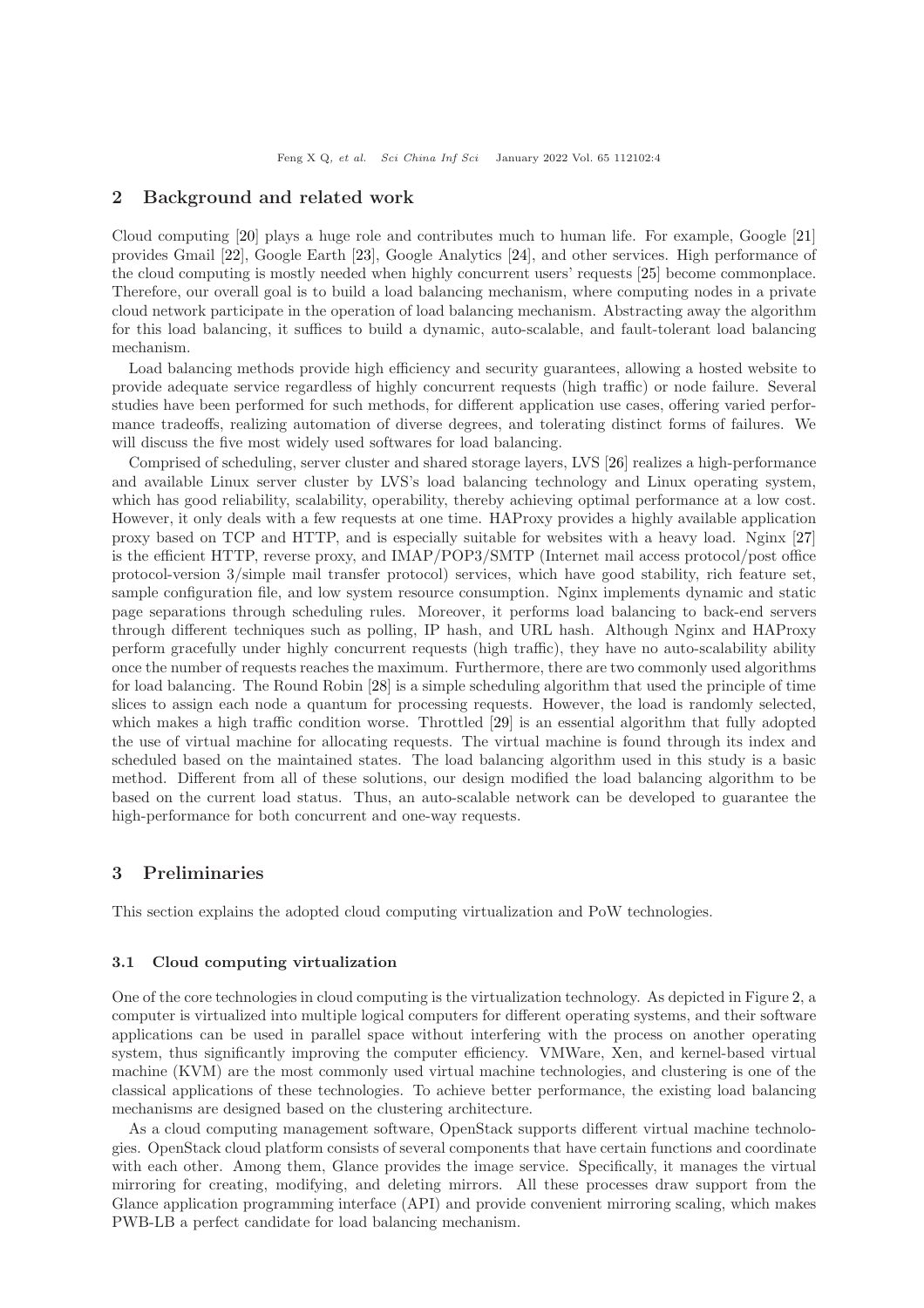<span id="page-4-1"></span>

Figure 2 (Color online) Cloud computing virtualization technology.

#### 3.2 PoW

PoW consensus usually works in a Blockchain system where a distributed ledger is maintained by all network nodes through the PoW consensus-based competitive computing. First, system nodes compete for bitcoins by solving a complex mathematical problem. The highest computing consumption in one way provides a standard for bitcoins, and in another way raises limits for malicious nodes to deviate from the rule. Second, network maintenance is done by the network nodes through consensus. We use an improved PoW in the PWB-LB as follows to ensure fault-tolerant and effective master nodes management.

(1) Ph(ct<sub>i−1</sub>)  $\rightarrow$  H<sub>i−1</sub>: determining hash of the previous epoch. Let Ver denote the version number of PoW and TS<sub>i</sub> denote time stamp. Eq. [\(1\)](#page-4-2) shows hash value  $H_{i-1}$  of the previous voting.

<span id="page-4-2"></span>
$$
H_{i-1} = H(\text{ct}_{i-1}) = H(\text{Ver}, \text{TS}_{i-1}, \text{Diff}_{i-1}, \text{None}_{i-1}).
$$
\n(1)

 $(2)$  Ran(RN)  $\rightarrow$  Nonce<sub>i</sub>: attempting nonce. As shown in Eq. [\(2\)](#page-4-3), nodes competitively compute a legal random number Nonce<sub>i</sub> so that the SHA-256 algorithm-hashed value of current voting meets the requirement of target  $TGT_i$ , and Nonce<sub>i</sub> is less than the specific difficulty  $\text{Diff}_i$ .

<span id="page-4-3"></span>
$$
SHA256(SHA256(Ver + H_{i-1} + TS_i + Diff_i + None_i)) \leq TGT_i.
$$
\n<sup>(2)</sup>

(3) Val $(H_i, \text{None}_i) \to N^m$ : validating nonce. As Eq. [\(3\)](#page-4-4), master nodes will be generated and broadcasted to the private cloud computing platform for verification, here are a hand of simple nonce verifications and sortings in a private cloud platform.

$$
(H_i \leqslant \text{TGT}_i) \cap (\text{None}_i \leqslant \text{Diff}_i) \longrightarrow \text{Gen}(N^m). \tag{3}
$$

<span id="page-4-4"></span>(4) Re $(N^m)_i \to (N^m)_{i+1}$ : performing the next turn of voting. If all masters either crash or kicked for malware threat, computing nodes restarts a new epoch of masters voting.

## <span id="page-4-0"></span>4 PWB-LB: load balancing mechanism construction

In this section we present PWB-LB, the auto-scalable and fault-tolerant load balancing mechanism.

We first define the system model involving a private cloud platform of N computing nodes to work in the load balancing mechanism, vote for master nodes and manage them. Nodes in the deployed cluster work in the load balancing assembly to dynamically give respond to users' requests. Any autoscalable execution happens in time on the load balancing network to reach the most reasonable resources management and load balancing. Our model particularly matches the private cloud environment, and perfectly fits the hosted shopping websites. Figure [3](#page-5-0) shows the system model in terms of its basic entities.

• Users. Users send requests for specific tasks.

• Private cloud platform. The private cloud platform schedules a load balancing mechanism for handling requests.

Our design on load balancing mechanism is with regard to the auto-scalable and fault-tolerant tasks processing system.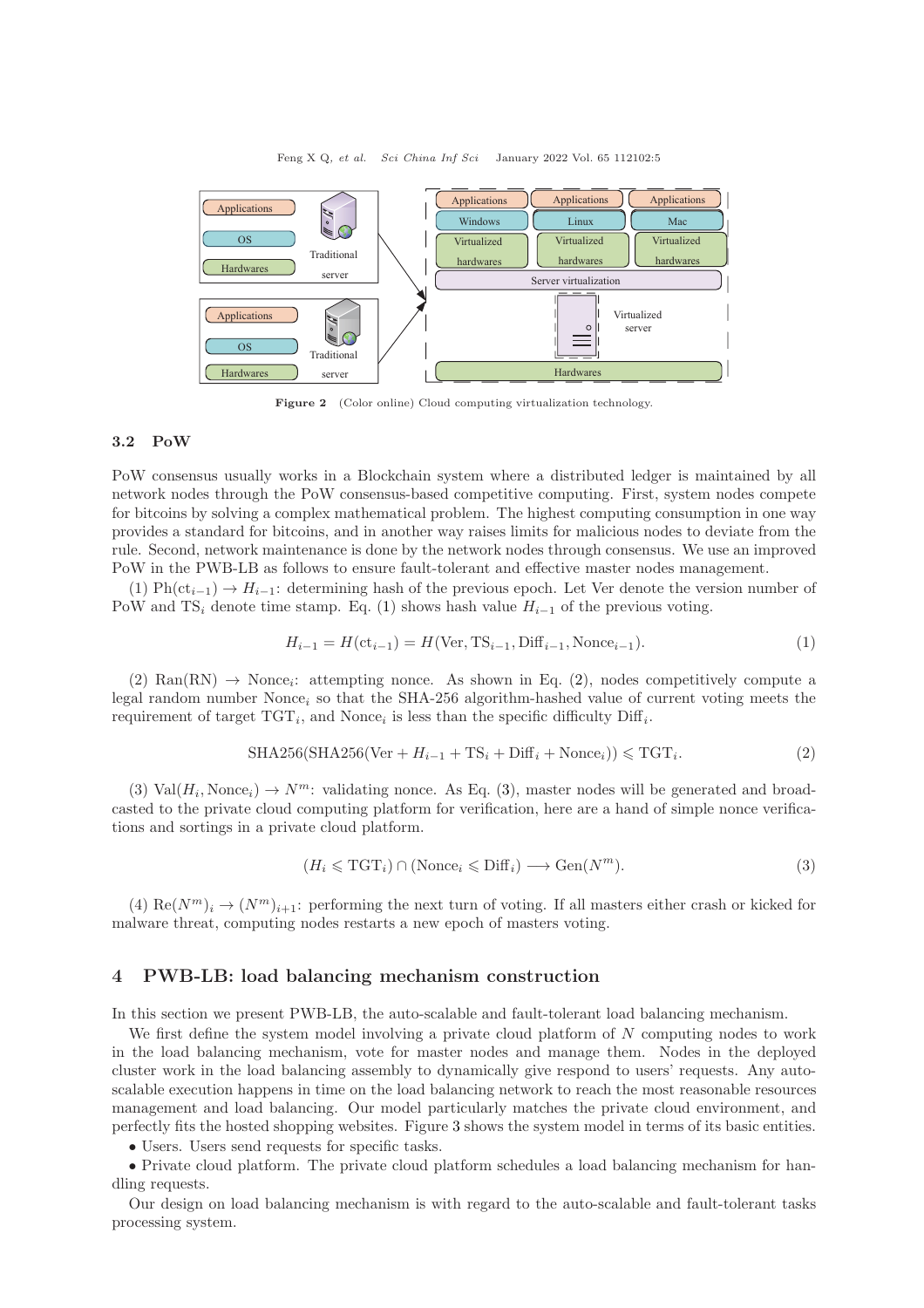<span id="page-5-0"></span>

Feng X Q, et al. Sci China Inf Sci January 2022 Vol. 65 112102:6

Figure 3 (Color online) System model.

<span id="page-5-1"></span>

Figure 4 (Color online) The modular load balancing assembly.

#### 4.1 Mechanism overview

The PWB-LB mechanism proceeds in epochs: at beginning computing nodes vote for master nodes based on PoW consensus. Once the current master node crashes, others in the masters' queue operate in turns to receive requests, schedule child nodes and manage cloud computing resources. After each epoch ends, the PWB-LB restarts with the new masters' voting.

Within the PWB-LB, an assembly operates as a mainstream of load balancing, which is modularly designed to reach the aforementioned auto-scalability, and contains three modules as depicted in Figure [4.](#page-5-1)

• Master control module. It receives requests from users and dispatches them to virtual nodes in child control module according to our load balancing policy, monitors the status of child control, and dynamically manages the virtual nodes through the cloud platform management module and based on the current load.

• Child control module. It processes requests from the master node and timely reports its status.

• Cloud platform management module. It carries out the dynamic management on virtual computing resources and mirrorings in the private cloud platform.

A simple PoW consensus operates several steps for the master nodes management within the PWB-LB.

• Master nodes voting. N performs a simple PoW consensus to compete for the master nodes. Assume that node  $N_j$   $(j = 1, ..., N)$  acquires its random number Nonce<sub>i</sub> at time  $T_i^j$ , then,  $N_j$  acts as the current master node  $N^m$  if Eq. [\(4\)](#page-5-2) is met:

<span id="page-5-2"></span>
$$
(H(\text{None}_i^j) \leq \text{TGT}_i) \cap (\text{None}_i^j \leq \text{Diff}_i) \cap (T_i^j = \text{Min}\{T_i^1, \dots, T_i^N\}).\tag{4}
$$

Other master nodes  $N_c^k$   $(k = 2, ..., K)$  in the queue (except for  $N_c^1 = N^m$ ) are determined as the same way:

$$
\left(H(\mathrm{None}_{i}^{N_c^k}) \leqslant \mathrm{TGT}_{i}\right) \cap \left(\mathrm{None}_{i}^{N_c^k} \leqslant \mathrm{Diff}_{i}\right) \cap \left(T_i^{N_c^1} < T_i^{N_c^2} < \cdots < T_i^{N_c^K} = \mathrm{Min}\{T_i^1, \ldots, T_i^N\}\right). \tag{5}
$$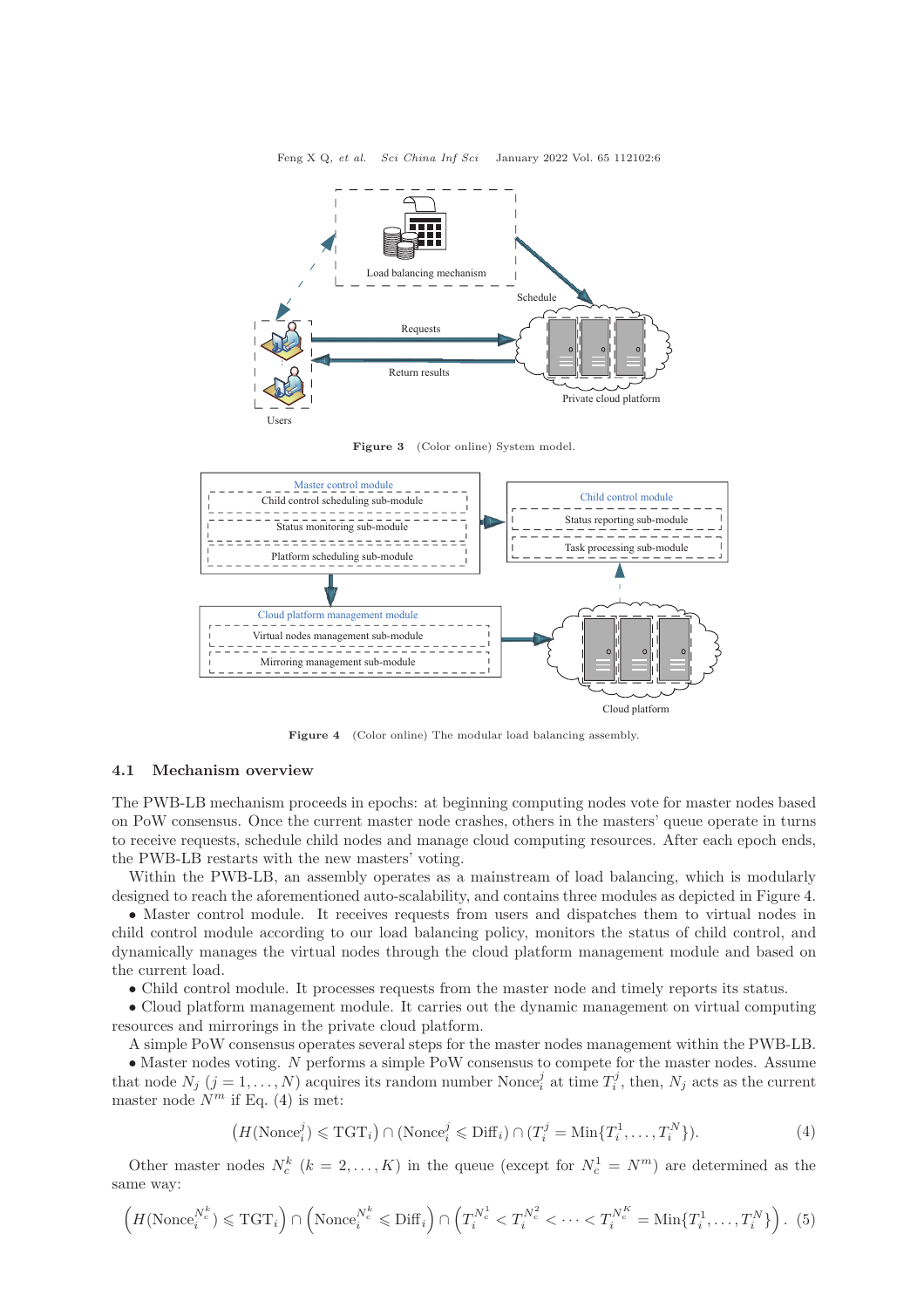Feng X Q, et al. Sci China Inf Sci January 2022 Vol. 65 112102:7

• Agreement on the masters queue. Nonce<sup>N<sub>k</sub></sup>  $(k = 1, ..., K)$  are broadcasted within the private cloud network for verification. If more than  $|N|/2$  of cloud computing nodes catch on an agreement, then Nonce,  $\boldsymbol{N_c^k}$  will be legal and sorted as the queue of  $N_c^1,\ldots,N_c^K.$ 

• Master nodes state confirmation.  $N^m$  is voted through the private cloud network for running state checking. Let  $\text{Num}_{\text{vote}}^{N^m}$  denote the number of crashed votings, then  $N^m$  will be reset as Eq. [\(6\)](#page-6-0).

<span id="page-6-0"></span>
$$
\left(\text{Num}_{\text{vote}}^{N^m} \geqslant \frac{1}{2}|N|\right) \to \left(N_c^k = N^m = \text{Down}\right) \cap \left(N^m = N_c^{k+1}\right). \tag{6}
$$

Before presenting our mechanism formally, we remark on the style of our presentation. We first modularly define the proposed load balancing assembly by running their sub-modules, then build the detailed construction of the PWB-LB mechanism.

#### 4.2 Load balancing assembly

The load balancing assembly works through three modules: the master control, child control, and cloud platform management modules.

#### $4.2.1 \quad mc(mc_{\rm ccs}, mc_{\rm sm}, mc_{\rm ps})$

The master control module mc embodies the child control scheduling sub-module  $mc_{\text{ccs}}$ , the status monitoring sub-module  $mc_{sm}$ , and the platform scheduling sub-module  $mc_{ns}$ .

 $\bullet$  mc<sub>ccs</sub>. The child control scheduling sub-module has three functions. (1) It dynamically schedules cc to process requests  $R.$  (2) It performs load balancing processing based on  $mc<sub>sm</sub>$ -obtained task processing and service running states of child nodes  $N<sup>cc</sup>$ . Specifically, it culls child with crashed running states from the child queue  $Q_{\text{cc}}$ , and selects the most lightly-loaded and top-located one in  $Q_{\text{cc}}$  to process R. (3) Besides, it adds new nodes  $N^{\text{cc}}_{\text{new}}$  to  $Q_{\text{cc}}$ .

• mc<sub>sm</sub>. The status monitoring sub-module focuses on service running and task execution states reported by  $cc_{sr}$ . (1) A child is considered out of service if  $cc_{sr}$  has not reported its state for a time period. (2) An idle threshold  $Thr_{\rm id}$  and overload  $Thr_{\rm ol}$  on the system tasks are set. The largest value is set as  $Thr<sub>ol</sub>$  to show some nodes are processing up to  $Thr<sub>ol</sub>$  tasks and the system is overloaded. The Thr<sub>id</sub> of the smallest task load triggers a timing to count the duration of this condition, and the system is idle when this result is larger than  $T_{\text{te}}$ .

 $\bullet$  mc<sub>ps</sub>. The platform scheduling sub-module dynamically scales computing nodes by entrusting cpm to open or close the virtual nodes. It detects the system tasks load based on  $mc_{sm}$ , and schedules cpm to close idle nodes  $N_{\text{idle}}^{\text{cc}}$  when the system is idle and start new nodes  $N_{\text{new}}^{\text{cc}}$  when overloaded.

Moreover, if any sub-module of mc goes wrong it will be checked through the cloud platform and re-set.

#### $4.2.2 \quad \text{cc}(cc_{sr}, cc_{tp})$

The child control module cc embodies the sub-modules of status reporting  $cc_{sr}$  and task processing  $cc_{tp}$ .

 $\bullet$  cc<sub>sr</sub>. The status reporting sub-module reports the child state to mc<sub>sm</sub>. The task execution state indicates the load of current tasks. Besides, the service running state can be referred to by the reported conditions.

 $\bullet$  cc<sub>tp</sub>. The task processing sub-module is scheduled by mc<sub>ccs</sub> to process R. It starts new threads and calls the corresponding service applications to handle the tasks.

#### 4.2.3 cpm(cpm $_{\text{vnm}},$ cpm $_{\text{mm}}$ )

The cloud platform management module cpm embodies the virtual nodes management sub-module  $cpm_{\text{vnm}}$  and the mirroring management sub-module  $cpm_{\text{mm}}$ .

 $\bullet$  cpm<sub>vnm</sub>. The virtual nodes management sub-module manages virtual resources in the private cloud platform according to uniform resource locator (URL)-formed scheduling results from mcps. It acquires the resource scheduling contents in this URL request (e.g., parameters of new nodes). Then, it calls API to open (the system is overloaded) or close (the system is idle) virtual nodes.

 $\bullet$  cpm<sub>mm</sub>. The mirroring management sub-module manages cloud platform mirroring to quickly deploy the system. It deploys mc and makes it into a master mirroring  $M_{\text{mc}}$  that can open a master node, deploys cc and its business applications  $cc_{ba}$  to make a child mirroring  $M_{cc}$ , schedules API to store and provides mirrorings information for new nodes.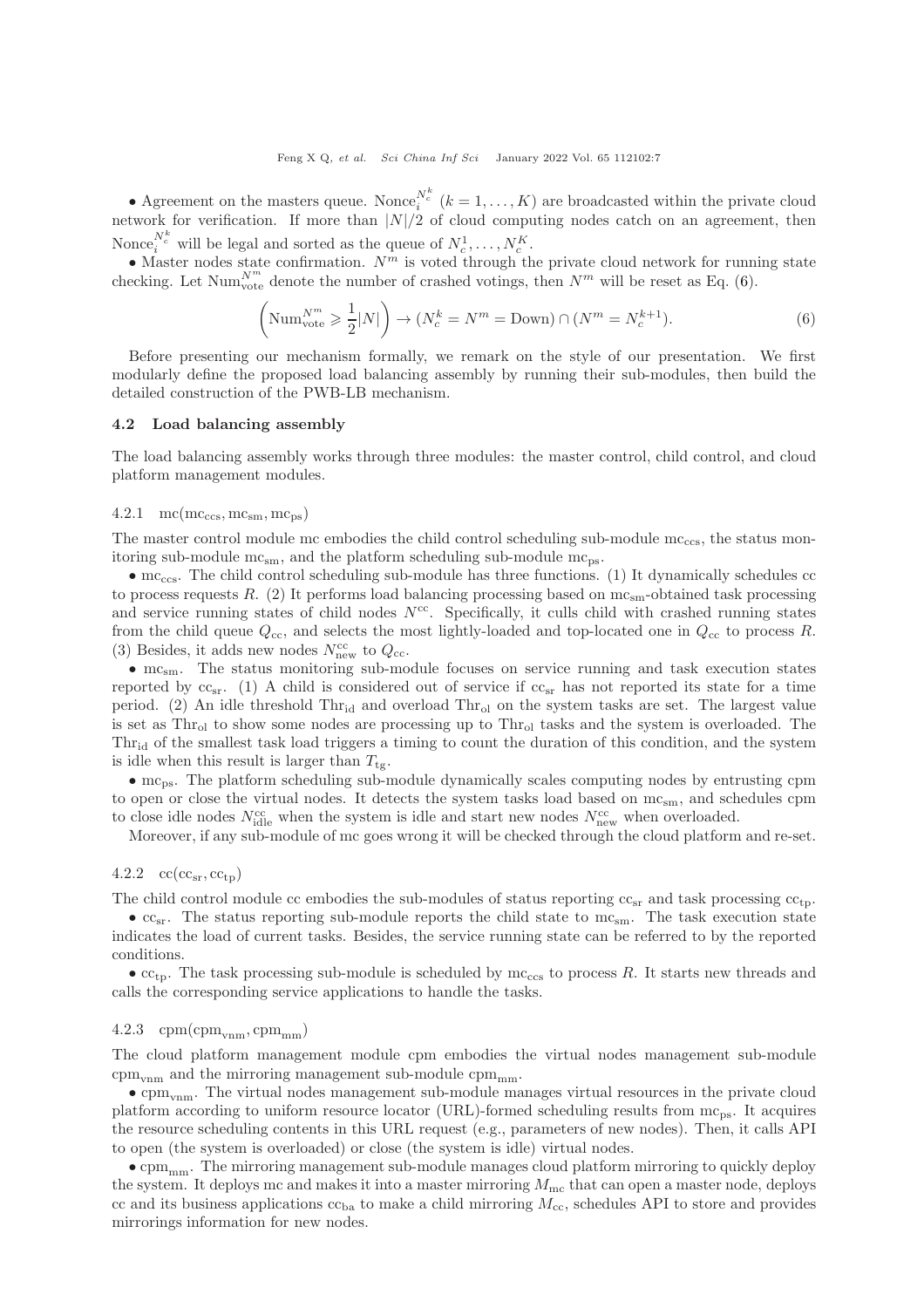#### 4.3 Constructing the PWB-LB mechanism

The PWB-LB consists of the master nodes voting, child control scheduling and platform scheduling.

#### 4.3.1 Master node voting

• Ph(ct<sub>i−1</sub>)  $\rightarrow$  H<sub>i−1</sub>. Take the parameters Ver, TS<sub>i−1</sub>, Diff<sub>i−1</sub>, Nonce<sub>i−1</sub> of (i − 1)-th epoch and hash value  $H_{i-2}$  of  $(i-2)$ -th epoch as inputs, and  $H_{i-1}$  can be calculated through

$$
H_{i-1} = H(\text{Ver}, H_{i-2}, \text{TS}_{i-1}, \text{Diff}_{i-1}, \text{Nonee}_{i-1}).
$$
\n(7)

• Ran(RN)  $\rightarrow$  Nonce<sub>i</sub>. At epoch beginning, all nodes compete for  $N^m$  by taking  $H_{i-1}$  and trying a legal Nonce<sub>i</sub> meeting Eq. [\(2\)](#page-4-3), here setting  $\text{Diff}_i$  quite smaller for a rapid solution attempt.

• Val $(H_i, \text{None}_i) \rightarrow N^m$ . Nodes in the private cloud simply bring in the upcoming Nonce<sub>i</sub> and calculate its hash. If all situations in Eqs. [\(4\)](#page-5-2) and [\(8\)](#page-7-0) are met, then  $N_j = N_c^1 = N^m$ , where  $\text{Num}_{v}^{N_j}$ denote the agreement votings.

<span id="page-7-0"></span>
$$
\text{Num}_{v}^{N_j} > \frac{1}{2}|N|. \tag{8}
$$

If there exists  $N_c^k$   $(k = 2, ..., K)$  in  $N - N_c^1$  that fulfill the conditions in Eq. [\(9\)](#page-7-1), then they join the masters' queue by backuping state of their previous one  $N_c^k$  ( $k = 1, ..., K - 1$ ) in terms of R, child control scheduling, state monitoring and platform management, and timely succeeding the currently invalid master.

<span id="page-7-1"></span>
$$
H\left(\text{None}_{i}^{N_c^k}\right) \leqslant \text{TGT}_{i}, \text{ None}_{i}^{N_c^k} \leqslant \text{Diff}_{i}, \text{ Num}_{v}^{N_c^k} > \frac{1}{2}|N|.
$$
\n
$$
(9)
$$

#### 4.3.2 Child control scheduling

The child control scheduling process includes several steps.

Step1. Sta(Sys)  $\rightarrow$  (mc, cc, cpm): start the system.

• The PWB-LB-based system  $S_{\text{lb}}$  deploys mc on  $N_c^1$  and configures it into a master mirroring by cpm<sub>mm</sub>, at this point  $N_c^1$  is opened and used as  $N^m$  in the assembly, and mc<sub>sm</sub> starts to monitor the child state.

 $\bullet$  cc and  $cc_{ba}$  are then deployed and configured into child mirrorings to initiate several virtual nodes as  $N^{\rm cc}$ , at this point, cc could continuously report the service running and tasks execution status to mc<sub>sm</sub>.

• For the deployed assembly, mc receives requests from users  $U$ , updates states of cc, schedules cc for tasks processing, and adds  $N_{\text{new}}^{\text{cc}}$  to the child queue.

Furthermore, the voting process Vot(mc) will be performed if mc goes wrong (e.g., the load is not reasonably balanced, R is not received for a long time, crushed cc is not culled, or idle cc is not removed), otherwise, performing the process  $Pro(R)$ .

Step2. Vot(mc)  $\rightarrow N_c^k/N_c^{k+1}$ : check the current master's state.

• Once mc goes wrong in any part, the validation message will be sent through the private cloud to verify the current master node.

•  $N_c^k$  will be considered down if Eq. [\(10\)](#page-7-2) is met, and the next redundant master is activated to work.

<span id="page-7-2"></span>
$$
\text{Num}_{\text{vote}}^{N_c^k} \geqslant \frac{1}{2}|N|. \tag{10}
$$

Step3. Pro $(R) \rightarrow$  results: process the requests.

 $\bullet$  mc<sub>sm</sub> analyzes the states of cc and kicks all abnormally operated nodes, furthermore, it chooses the lightest loaded and topmost nodes in  $Q_{\rm cc}$  to handle R.

• The scheduled  $cc_{tp}$  then processes tasks by its business applications.

## 4.3.3 Platform scheduling

The platform scheduling process includes the following steps.

Step1. Anl $(Sts) \rightarrow (idle, ol)$ : analyze the system load status.

• Let Num<sup>t</sup><sub>cc</sub> denote the tasks loads of some child and  $T_{\text{Thr}_{id}}$  be the duration time of situation Num<sup>t</sup><sub>cc</sub>  $\leq$ Thr<sub>id</sub>. The system is idle of load and performs the process Pro(Idle) when situations meet Eq.  $(11)$ . Otherwise, the system is overloaded and initiates the process  $Pro(Ol)$  when Eq. [\(12\)](#page-8-1) is met.

<span id="page-7-3"></span>
$$
\text{Num}_{\text{cc}}^t \leqslant \text{Thr}_{\text{id}}, \quad T_{\text{Thr}_{\text{id}}} \geqslant T_{\text{tg}},\tag{11}
$$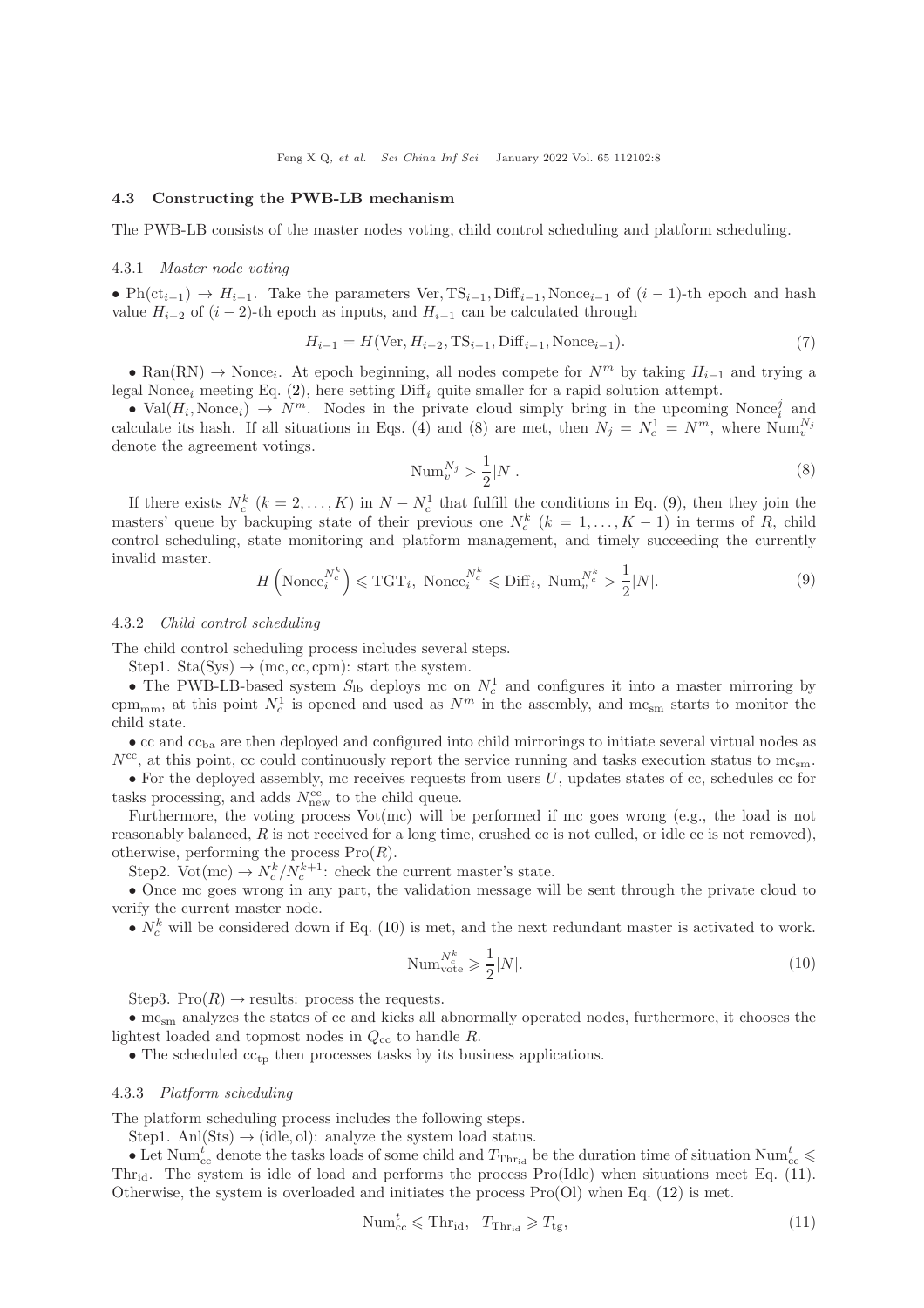<span id="page-8-1"></span>
$$
\text{Num}_{\text{cc}}^t \geqslant \text{Thr}_{\text{ol}}.\tag{12}
$$

Step2. Pro(Idle)  $\rightarrow$  (close N<sub>idle</sub>): process the idle state.

• Nodes with the smallest load are selected from  $Q_{cc}$  as the idle  $N_{\text{idle}}^{\text{cc}}$ , and no new tasks will be assigned until their loaded tasks are completed.

• mc<sub>ps</sub> then initiates a URL request to cpm<sub>vnm</sub> to indicate the IP information of  $N_{\rm idle}^{\rm cc}$ .

 $\bullet$  cpm<sub>vnm</sub> parses the URL request, and invokes API to close the corresponding virtual nodes.

Step3. Pro(Ol)  $\rightarrow$  (open  $N_{\text{new}}$ ): process the overload state.

• mc<sub>ccs</sub> selects the mirrorings of new nodes  $N_{\text{new}}^{\text{cc}}$ , sets resource configurations such as the virtual core number, disk space and memory size, and packs a mirroring request to  $\text{cpm}_{\text{vnm}}$ .

• cpm<sub>vnm</sub> parses the request, passes the related parameters to API, and starts  $N_{\text{new}}^{\text{cc}}$  by their mirrorings.

• After  $N_{\text{new}}^{\text{cc}}$  is started,  $c_{\text{new}}$  reports the state information to  $mc_{\text{sm}}$  and  $mc_{\text{cc}}$  adds  $c_{\text{new}}$  to  $Q_{\text{cc}}$ .

So far, the entire epoch of the PWB-LB mechanism is finished. Section 5 presents the system analysis.

# <span id="page-8-0"></span>5 Analysis

In this section, we perform the security and performance analysis of PWB-LB.

#### 5.1 Security

The main security requirements of our PWB-LB include the securities of the master node confirmation, the load distribution collection, and the load transfer decision.

• Master node confirmation. PoW is used for masters' voting during this process, therefore, the Sybil attack [\[30\]](#page-15-11) is the main consideration. In the Sybil attacks, malicious nodes with different identities are the Sybils of some underground big boss.

• Load distribution collection. DDoS attacks [\[31\]](#page-15-12) against the master and heavy-loaded nodes are usually initiated to destroy the load distribution information.

• Load transfer decision. Attackers may control the master node or report false load information to confuse the load transfer decision.

<span id="page-8-2"></span>**Proposition 1.** The PWB-LB is secure from the Sybil attacks, and  $N^m$  is reliable.

*Proof.* A malicious master node  $N^{mm}$  in the Sybil attack must execute malicious actions. While in our PWB-LB, the process Vot(mc) will be performed for unregularly behaved  $N^{mm}$ . Therefore,  $N^{mm}$  will be finally re-set.

Proposition 2. The PWB-LB is secure from DDoS attacks against the master and heavy-loaded nodes, and the load distribution information is reliable.

Proof. It includes two conditions to explain.

• If the master node is attacked, then it is the same case as Proposition [1.](#page-8-2)

• If a heavy-loaded node in  $N^{\text{cc}}$  is attacked, then, its service running status is down and it will be culled from  $Q_{cc}$ .

In conclusion, the load distribution information is reliable.

Proposition 3. In the PWB-LB, the master node is reliable, and the load transfer decision can be reasonably made.

Proof. It includes two conditions to explain.

• If the master node makes false decisions, then it is the same case as Propositions [1.](#page-8-2)

• If a malicious child falsely reports its load information to mislead the master, there will be two cases. When it reports that the state is overload, new nodes will be opened for load sharing. When it reports the state that the state is idle, idle nodes will be closed. Hence, this behavior has no influence to the system.

In conclusion, the load transfer decision can be reasonably made.

# 5.2 Performance

Performance of the PWB-LB is commonly determined by three essential properties: the system load, availability [\[32\]](#page-15-13), and performability [\[33\]](#page-15-14), which are explicitly analyzed in the subsequent parts.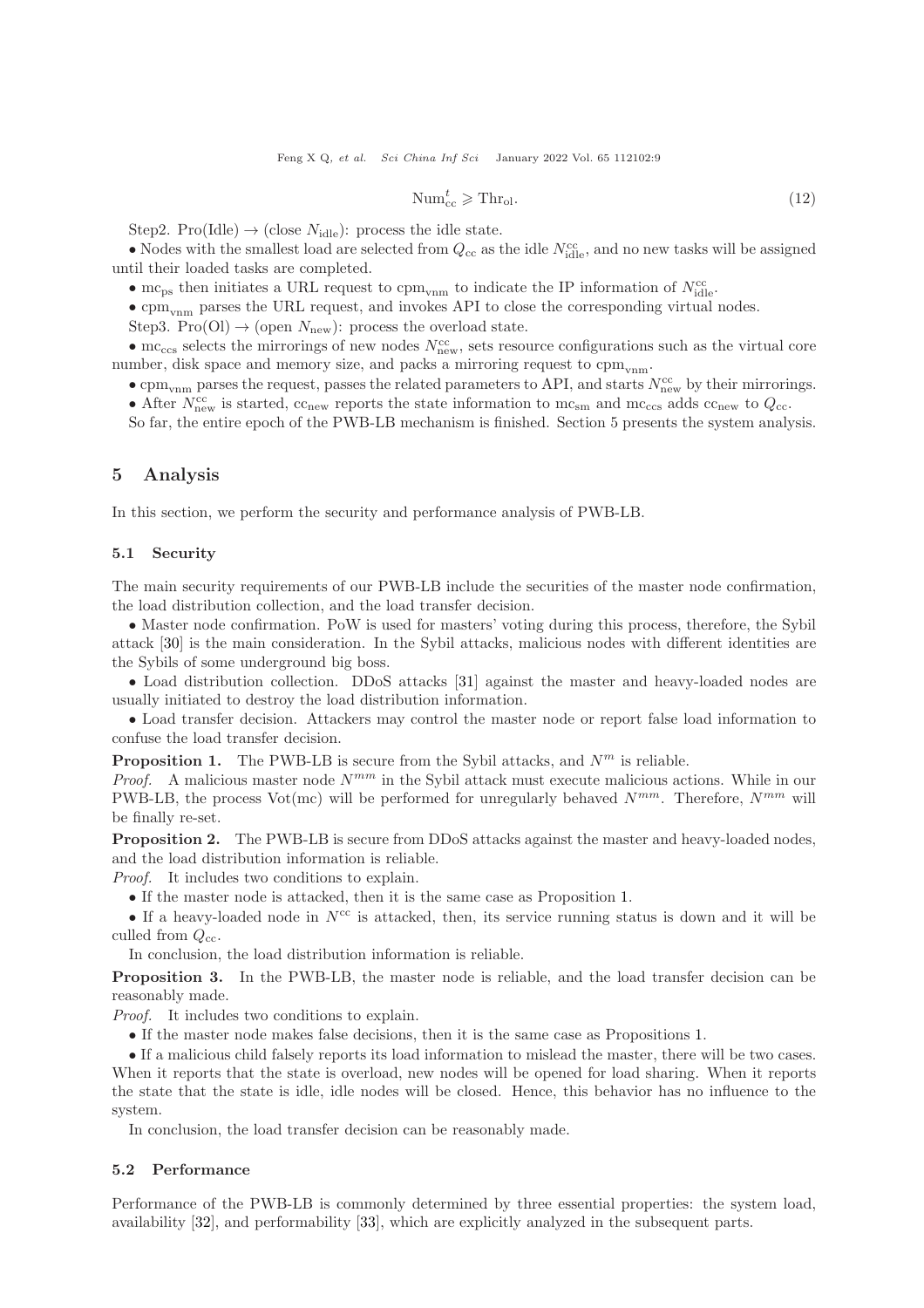5.2.1 Load

**Definition 1** (load). Let s denote the system state, and  $t_s$  be the task. Load is the mean number of tasks  $\bar{\text{Num}}_{t_s}^{N_j}$  waiting to be processed in an on-demand computing environment.

<span id="page-9-0"></span>**Theorem 1** (Little's law). In a stable system, the long-term average number of customers  $\bar{\text{Num}}_c$  is equal to the long-term effective arrival rate  $\lambda$ , multiplied by the average waiting time  $\bar{T}_w$  of the customer, and it can be expressed by

$$
\widetilde{\text{Num}}_c = \lambda \cdot \bar{T}_w. \tag{13}
$$

Proposition 4. The PWB-LB employs the function of load balancing and usually sustains a small level of tasks' load which is up to  $\text{Thr}_{\text{ol}}$ . Besides, the values of  $\text{Thr}_{\text{old}}$  and  $\text{Thr}_{\text{ol}}$  can be dynamically adapted to realize a fascinating load.

*Proof.* Let  $T_t$  denote the time costs for processing an individual task,  $\lambda$  be the tasks arrival rate, and p presents the task processing rate of a virtual node. There is

$$
p = \frac{1}{T_{t_s}}.\tag{14}
$$

Then, the average waiting time  $\bar{T}_w$  of  $t_s$  satisfies

$$
\bar{T}_w = \frac{1}{p - \lambda} - \frac{1}{p} = \frac{1}{\frac{1}{T_{t_s}} - \lambda} - \frac{1}{\frac{1}{T_{t_s}}} = \frac{T_{t_s}}{1 - T_{t_s} \cdot \lambda} - T_{t_s}.
$$
\n(15)

By Theorem [1,](#page-9-0) the average waiting number  $\widetilde{\text{Num}}_{t_s}^{N_j}$  of tasks meets:

<span id="page-9-2"></span>
$$
\widetilde{\mathrm{Num}}_{t_s}^{N_j} = \lambda \cdot \bar{T}_w = \lambda \cdot \frac{T_{t_s}}{1 - T_{t_s} \cdot \lambda} - \lambda \cdot T_{t_s}.
$$
\n(16)

We then separately analyze the values of  $\lim_{t_s}^{N_j}$  $t_s^{\alpha_j}$  under the system states of idle, overloaded and stable. • Under the condition of  $s = id$ le:

Let  $Num_{t_s}$  denote the total number of tasks, and the tasks need to be completed within given time  $\Delta T_{t_s}$ . Assume the system is idle when the actual handling time is controled less half as  $\frac{1}{2}\Delta T_{t_s}$ , then Eq. [\(17\)](#page-9-1) is met under this idle case:

<span id="page-9-1"></span>
$$
0 \leqslant \frac{|\text{Num}_{t_s} \cdot T_{t_s}|}{|N^{\text{cc}}|} \leqslant \frac{1}{2} \Delta T_{t_s}.
$$
\n
$$
(17)
$$

Thr<sub>idle</sub> in this case can be obtained as follows:

<span id="page-9-3"></span>
$$
\text{Thr}_{\text{idle}} = \frac{|\text{Num}_{t_s}|}{|N^{\text{cc}}|} = \frac{\Delta T_{t_s}}{2T_{t_s}}, \quad T_{t_s} = \frac{\Delta T_{t_s}}{2\text{Thr}_{\text{idle}}}, \quad \text{Num}_{t_s}^{N_j} \leqslant \text{Thr}_{\text{idle}}.
$$
\n
$$
(18)
$$

From Eqs. [\(16\)](#page-9-2) and [\(18\)](#page-9-3), there is

$$
\widetilde{\text{Num}}_{t_s}^{N_j} = \lambda \cdot \frac{\frac{\Delta T_{t_s}}{2\text{Thr}_{\text{idle}}}}{1 - \frac{\Delta T_{t_s}}{2\text{Thr}_{\text{idle}}}} - \lambda \cdot \frac{\Delta T_{t_s}}{2\text{Thr}_{\text{idle}}} = \frac{\lambda \cdot \Delta T_{t_s}^2}{4\text{Thr}_{\text{idle}}(\text{Thr}_{\text{idle}} - \lambda \cdot \Delta T_{t_s})}
$$
\n
$$
= \frac{\lambda \cdot \Delta T_{t_s}^2}{4(\text{Thr}_{\text{idle}} - \frac{1}{2}\lambda \cdot \Delta T_{t_s})^2 - \lambda^2 \cdot \Delta T_{t_s}^2}.
$$
\n(19)

• Under the condition of  $s =$  overloaded:

Assume that  $\varepsilon \to 0$  ( $\varepsilon > 0$ ) and the system is overloaded when the actual handling time is more than  $\Delta T_{ts} - \varepsilon$ , then Eq. [\(20\)](#page-9-4) is met under this overload case:

<span id="page-9-4"></span>
$$
\frac{|\text{Num}_{t_s} \cdot T_{t_s}|}{|N^{\text{cc}}|} \geq \Delta T_{t_s} - \varepsilon. \tag{20}
$$

 $Thr<sub>ol</sub>$  in this case can be obtained as follows:

<span id="page-9-5"></span>
$$
\text{Thr}_{\text{ol}} = \frac{|\text{Num}_{t_s}|}{|N^{\text{cc}}|} = \frac{(\Delta T_{t_s} - \varepsilon)}{T_{t_s}}, \quad T_{t_s} = \frac{(\Delta T_{t_s} - \varepsilon)}{\text{Thr}_{\text{ol}}}, \quad \text{Num}_{t_s}^{N_j} \leq \text{Thr}_{\text{ol}}.
$$
\n
$$
(21)
$$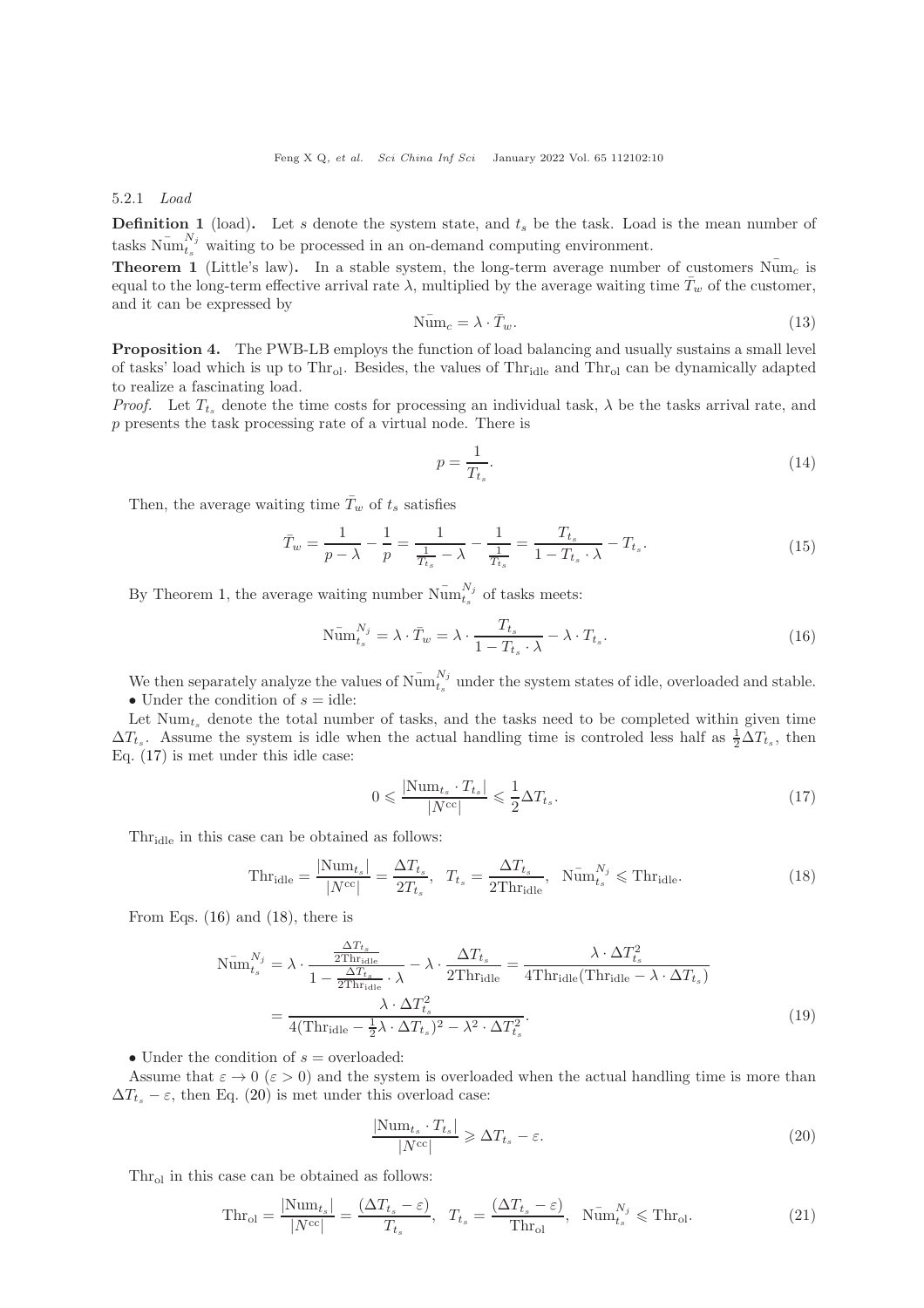From Eqs.  $(16)$  and  $(21)$ , there is

$$
\widetilde{\text{Num}}_{t_s}^{N_j} = \lambda \cdot \frac{\frac{(\Delta T_{t_s} - \varepsilon)}{\text{Thr}_{\text{ol}}}}{1 - \frac{(\Delta T_{t_s} - \varepsilon)}{\text{Thr}_{\text{ol}}}} - \lambda \cdot \frac{(\Delta T_{t_s} - \varepsilon)}{\text{Thr}_{\text{ol}}} = \frac{\lambda (\Delta T_{t_s} - \varepsilon)(\text{Thr}_{\text{ol}} - 1)}{\text{Thr}_{\text{ol}}^2 - \text{Thr}_{\text{ol}} \cdot \lambda (\Delta T_{t_s} - \varepsilon)}
$$
\n
$$
= \frac{\lambda (\Delta T_{t_s} - \varepsilon)(\text{Thr}_{\text{ol}} - 1)}{[\text{Thr}_{\text{ol}} - \frac{1}{2}\lambda(\Delta T_{t_s} - \varepsilon)]^2 - \frac{1}{4}\lambda^2(\Delta T_{t_s} - \varepsilon)^2}.
$$
\n(22)

Based on our load balancing strategy, new computing nodes will be opened to solve the overload problem. We assume that  $|N^{cc}|$  number of computing nodes are started (it could be adapted according to the physical truth), then there is

$$
|N_{\text{new}}^{\text{cc}}| = |N^{\text{cc}}|, \quad \bar{\text{Num}}_{t_s}^{N_j} \leqslant \frac{1}{2} \text{Thr}_{\text{ol}}.\tag{23}
$$

• Under the condition of  $s =$  stable:

From the idle and overloaded conditions, the system is stable when Eq. [\(24\)](#page-10-0) is met:

<span id="page-10-0"></span>
$$
\frac{1}{2}\Delta T_{t_s} < \frac{|\text{Num}_{t_s} \cdot T_{t_s}|}{|N^{\text{cc}}|} < \Delta T_{t_s} - \varepsilon. \tag{24}
$$

Let  $\text{Thr}_{sb} = \frac{|\text{Num}_{ts}|}{|N^{cc}|}$ , then there are the following results,

<span id="page-10-1"></span>
$$
\frac{\Delta T_{t_s}}{2T_{t_s}} < \text{Thr}_{\text{sb}} < \frac{\Delta T_{t_s} - \varepsilon}{T_{t_s}}, \quad \frac{\Delta T_{t_s}}{2\text{Thr}_{\text{sb}}} < T_{t_s} < \frac{\Delta T_{t_s} - \varepsilon}{\text{Thr}_{\text{sb}}}, \quad \text{Thr}_{\text{idle}} < \text{Num}_{t_s}^{N_j} < \text{Thr}_{\text{ol}}.
$$
 (25)

From Eqs.  $(16)$  and  $(25)$ , there is

$$
\bar{\text{Num}}_{t_s}^{N_j} = \lambda \cdot \frac{T_{t_s}}{1 - T_{t_s} \cdot \lambda} - \lambda \cdot T_{t_s}.
$$
\n(26)

The aforementioned analysis makes a common way to judge the system load, and the results show that a small load is kept in our method-aided cloud platform. To have an intuitive evaluation of the load distributions, we raise a simple example. We simply defines the tasks arrival rate as  $\lambda = 100/\text{s}$ and the average processing time as  $T_{t_s} = 0.004$  s. If the most  $\Delta T_{t_s} = 2$  s gives to a platform for any task responding, the determined idle  $Thr_{idle} = 300$  and overload  $Thr_{ol} = 500$  can provide the system of reasonable resources scaling. We bring these inputs to determine the load circumstances under different system statuses.

When the system is idle, there is:  $\bar{\text{Num}}_{t_s}^{N_j} = \frac{100.4}{4 \cdot 300(300 - 100.2)} = 0.003$ . When the system is overload, there is:  $\bar{\text{Num}}_{t_s}^{N_j} = \frac{100(2-\varepsilon)(500-1)}{500^2 - 500 \cdot 100(2-\varepsilon)} \approx 0.66$ .

When the system is stable, there is:  $\bar{\text{Num}}_{t_s}^{N_j} = 100 \cdot \frac{0.004}{1 - 0.004 \cdot 100} - 100 \cdot 0.004 = 0.26$ .

Thus through the above results, we have an intuitive recognization of the system loads. We see that the load under idle state is the smallest and that under the overload state is the biggest. The common load under a stable state usually keeps a slower level than the average condition. Therefore, the cloud platform using our load balancing mechanism is usually burdened with light load.

#### 5.2.2 System availability

Definition 2 (Availability). Availability is the probability that a required minimum fraction of tasks are finished within a given deadline f. Let  $\phi$  denote the given service quality requirement,  $F(T)$  be the response time for a task  $t_{\text{new}}$  at the time T, then the system is available if Eq. [\(27\)](#page-10-2) is met:

<span id="page-10-2"></span>
$$
\Pr(F(T) \leqslant f) \leqslant \phi. \tag{27}
$$

The available probability  $\mathrm{av}_{f}^{T}$  can be expressed as

<span id="page-10-3"></span>
$$
\operatorname{av}_{f}^{T} = \operatorname{Pr}(F(T) \leqslant f). \tag{28}
$$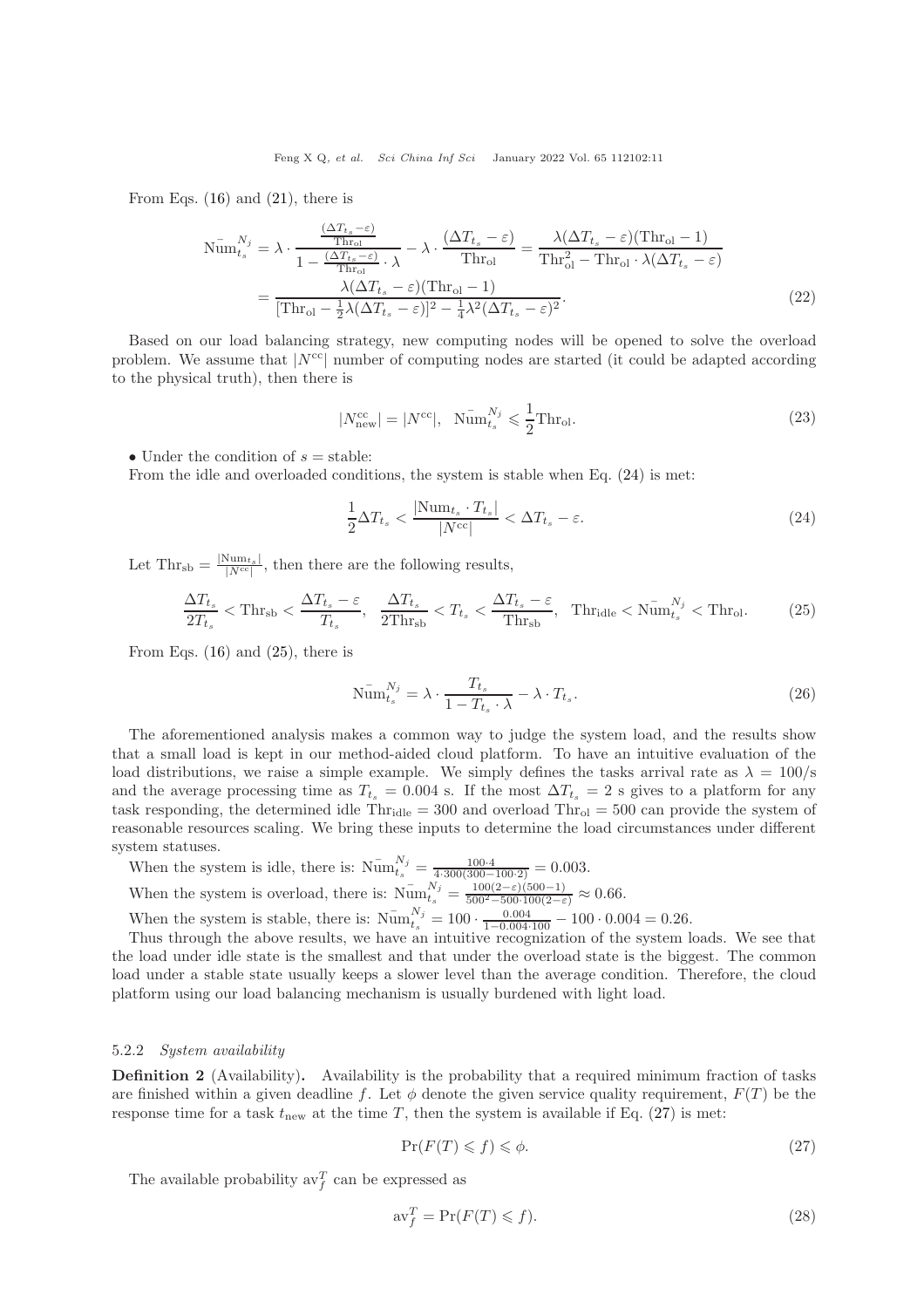**Proposition 5.** The PWB-LB employs high availability  $\mathrm{av}_{f|s}^T$  which is at least equal to 1-e  $-\frac{4}{T_{t_S}\cdot \Delta T_{t_S}^2}f$ *Proof.* The event " $t_s$  arrives" meets the Poisson distribution as shown in Eq. [\(29\)](#page-11-0), and the required time for processing tasks meets the exponential distribution.

<span id="page-11-0"></span>
$$
P(x = j) = \frac{(pf)^j}{j!} e^{-pf}.
$$
\n(29)

We then separately analyze the values of  $\mathrm{av}_{f|s}^T$  under the system states of idle, overloaded and stable. • Under the condition of  $s =$  idle, the number of available virtual nodes Num<sub>a</sub><sup>Ncc</sup> meets:

$$
\text{Num}_{\text{av}}^{N^{\text{cc}}} = |N^{\text{cc}}|.\tag{30}
$$

From Eq. [\(28\)](#page-10-3) and Exponential distribution of the response time, there is

$$
\text{av}_{f|s}^T = 1 - \text{e}^{-pf},\tag{31}
$$

$$
p \geqslant \frac{\frac{\text{Num}_{ts}}{|N^{\text{cc}}|}}{\frac{1}{2}\Delta T_{t_s}} = \frac{2\text{Num}_{t_s}}{|N^{\text{cc}}| \cdot \Delta T_{t_s}} = \frac{2|N^{\text{cc}}| \cdot \text{Thr}_{\text{idle}}}{|N^{\text{cc}}| \cdot \Delta T_{t_s}} = \frac{2\frac{2}{T_{t_s} \cdot \Delta T_{t_s}}}{\Delta T_{t_s}} = \frac{4}{T_{t_s} \cdot \Delta T_{t_s}^2}.
$$
\n
$$
(32)
$$

• Under the condition of  $s$  = overloaded, Num<sub>av</sub><sup>rcc</sup> meets:

$$
\text{Num}_{\text{av}}^{N^{\text{cc}}} = 0. \tag{33}
$$

Let  $\otimes$  denote the convolution operation, from Eq. [\(28\)](#page-10-3) and Exponential distribution of the response time, there is

$$
\text{av}_{f|s}^T = (1 - e^{-pf}) \otimes \left(1 - \sum_{j=0}^{|N^{\text{cc}}|-j} \frac{(|N^{\text{cc}}|pf)^j}{j!} \cdot e^{-|N^{\text{cc}}|pf} \right). \tag{34}
$$

As the overload condition in Proposition 4, we add  $|N^{cc}|$  number of new nodes to the child queue. Consider the worst condition and all  $|N^{cc}|$  nodes are applied, there is,

$$
\mathrm{av}_{f|s}^T = 1 - \mathrm{e}^{-pf},\tag{35}
$$

$$
p \geqslant \frac{\frac{\text{Num}_{t_s}}{|N^{\text{cc}}|}}{\Delta T_{t_s} - \varepsilon} = \frac{\text{Num}_{t_s}}{|N^{\text{cc}}| \cdot (\Delta T_{t_s} - \varepsilon)} = \frac{|N^{\text{cc}}| \cdot \text{Thr}_{\text{ol}}}{|N^{\text{cc}}| \cdot (\Delta T_{t_s} - \varepsilon)} = 2 \frac{\text{Thr}_{\text{ol}}}{(\Delta T_{t_s} - \varepsilon)} = \frac{2}{T_{t_s} (\Delta T_{t_s} - \varepsilon)^2}.
$$
(36)

• Under the condition of  $s =$  stable, Num<sup>Ncc</sup> meets:

$$
\text{Num}_{\text{av}}^{N^{\text{cc}}} = |N^{\text{cc}}|.\tag{37}
$$

From Eq. [\(28\)](#page-10-3) and Exponential distribution of the response time, there is

$$
\text{av}_{f|s}^T = 1 - \text{e}^{-pf},\tag{38}
$$

$$
p \geqslant \frac{\frac{\text{Num}_{t_s}}{|N^{\text{cc}}|}}{\Delta T_{t_s}} = \frac{\text{Num}_{t_s}}{|N^{\text{cc}}| \cdot \Delta T_{t_s}} > \frac{|N^{\text{cc}}| \cdot \text{Thr}_{\text{idle}}}{|N^{\text{cc}}| \cdot \Delta T_{t_s}} = \frac{\frac{2}{T_{t_s} \cdot \Delta T_{t_s}}}{\Delta T_{t_s}} = \frac{2}{T_{t_s} \cdot \Delta T_{t_s}^2}.
$$
(39)

In conclusion from the above three conditions, there is

$$
\text{Max}\{p\} = \text{Max}\left\{\frac{4}{T_{t_s} \cdot \Delta T_{t_s}^2}, \frac{2}{T_{t_s}(\Delta T_{t_s} - \varepsilon)^2}, \frac{2}{T_{t_s} \cdot \Delta T_{t_s}^2}\right\} = \frac{4}{T_{t_s} \cdot \Delta T_{t_s}^2}.
$$
\n(40)

Thus, the minimum value of  $\text{av}_{f|s}^T$  meets

$$
\text{Min}\{\text{av}_{f|s}^T\} = 1 - \text{e}^{-pf} = 1 - \text{e}^{-\frac{4}{T_{t_s} \cdot \Delta T_{t_s}^2} f}.\tag{41}
$$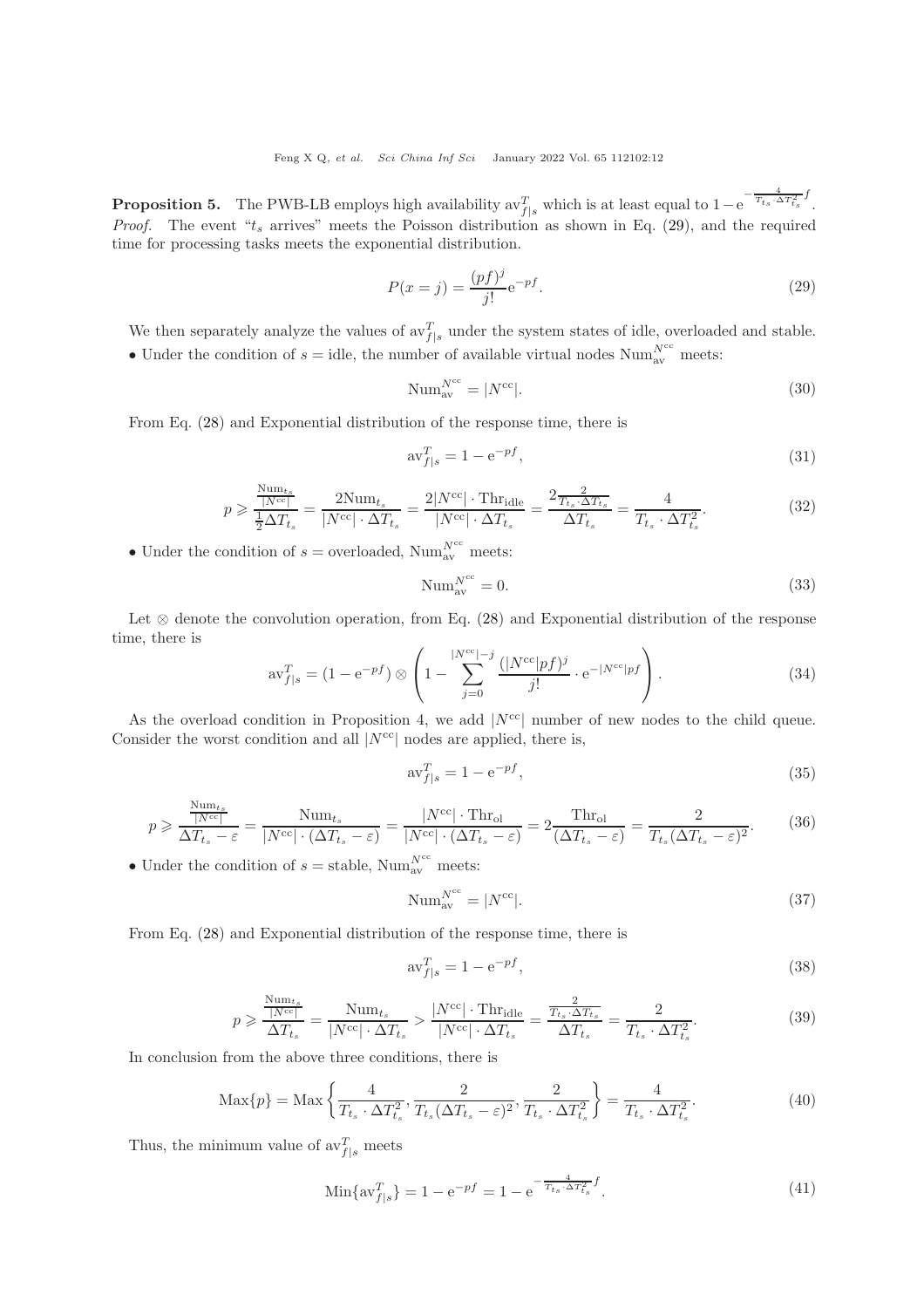#### 5.2.3 System performability

**Definition 3** (Performability). Performability refers to the probability  $P(t_s)$  that  $t_s$  gets successfully completed within limited time  $\Delta T_{t_s}$ . Let  $P(t_s^l)$  denote successful probability of the *l*-th task  $t_s^l$ , then

$$
P(t_s) = \Pi_{l=1}^L P(t_s^l). \tag{42}
$$

**Proposition 6.** The PWB-LB employs high performability  $P(t_s)$  up to 1. *Proof.* Let Num<sup>ms</sup> denote the number of unfinished tasks within  $\Delta T_{t_s}$ . Then, there is

$$
P(t_s) = \frac{\text{Num}_{t_s}^{\text{ms}}}{\text{Num}_{t_s}} \cdot 100\%.\tag{43}
$$

For  $s = \text{idle}/\text{stable}$ , no tasks missed their deadlines, then  $P(t_{\text{idle}}) \approx P(t_{\text{sh}}) \approx 1$ . For  $s = \text{overloaded}$ ,  $N_{\text{new}}^{\text{cc}}$  is opened, then, there is

$$
P(t_{\text{idle}}) \approx P(t_{\text{overload}}) \approx P(t_{\text{stable}}) \approx 1. \tag{44}
$$

# <span id="page-12-0"></span>6 Experimental evaluation

In this section, we perform several experiments and performance evaluation of the PWB-LB mechanism. Unless stated otherwise, results reported in this section are by design for the case where the master node may crash.

First, we demonstrate that PWB-LB is indeed auto-scalable by experimenting with different dynamic tasks. Besides, it is evident that even under dynamic conditions, PWB-LB reaches high efficiency of hundreds of tasks per second. Furthermore, compared to the existing mechanisms, PWB-LB outperforms them in terms of more auto-scalability and efficiency. Finally, we demonstrate PWB-LB performance over massive requests, i.e., high traffic.

Implementation details. We developed a prototype of PWB-LB using JAVA programming language, on the OpenStack cloud computing platform for task processing. Specifically, there we assume that it takes 30–50 ms for a virtual node to process a difficult task, besides, the idle threshold is 20 tasks and the overload threshold is 50 tasks. The complete evaluation results are plotted in Figure [5.](#page-13-0)

#### 6.1 Auto-scalability

We analyze the auto-scalability of the PWB-LB under dynamic environments where we set the number of tasks ranging between 1000 and 10000. The auto-scalability is reflected by timely and dynamically active or passive nodes, hence the maximum number of child nodes at a time can act as a measurement metric for auto-scalability. Besides, time costs under this circumstance are evaluated to validate the mechanism's efficiency. The purpose of this experiment is to compare PWB-LB to other existing methods namely ordinary cluster, classical Round Robin, and Throttled previously describe in Section 2.

• Auto-scalability. The PWB-LB allows auto-scalability by dynamically adding and removing computing nodes through the load balancing mechanism based on system load status. As shown in Figure  $5(a)$ , the higher the number of tasks, the more child nodes instantiated, and vice versa, thereby ensuring the prudent management of virtual resources. For example, the peak number of child nodes was 13 for 5000 tasks, and 21 for 10000 tasks. The continuous curve change indicates the rapid nodes instantiation or removal. While from the comparison results, we see that the PWB-LB effectively performs automatic scaling than the existing methods, where the Round Robin and Throttled algorithm left created nodes active most of the time.

• Efficiency. The efficiency of PWB-LB is measured by the time costs for processing tasks. As shown in Figure 5(b), it takes less time for the PWB-LB to handle large-scale tasks than the ordinary cluster, while the Round Robin and Throttled take much more time. For example, it takes 22.07 s to process 5000 tasks and 32.85 s for 10000 tasks using our PWB-LB, but it takes almost 400 s using Round Robin to process 10000 tasks.

In conclusion, the PWB-LB mechanism allows for effective auto-scalability and high efficiency.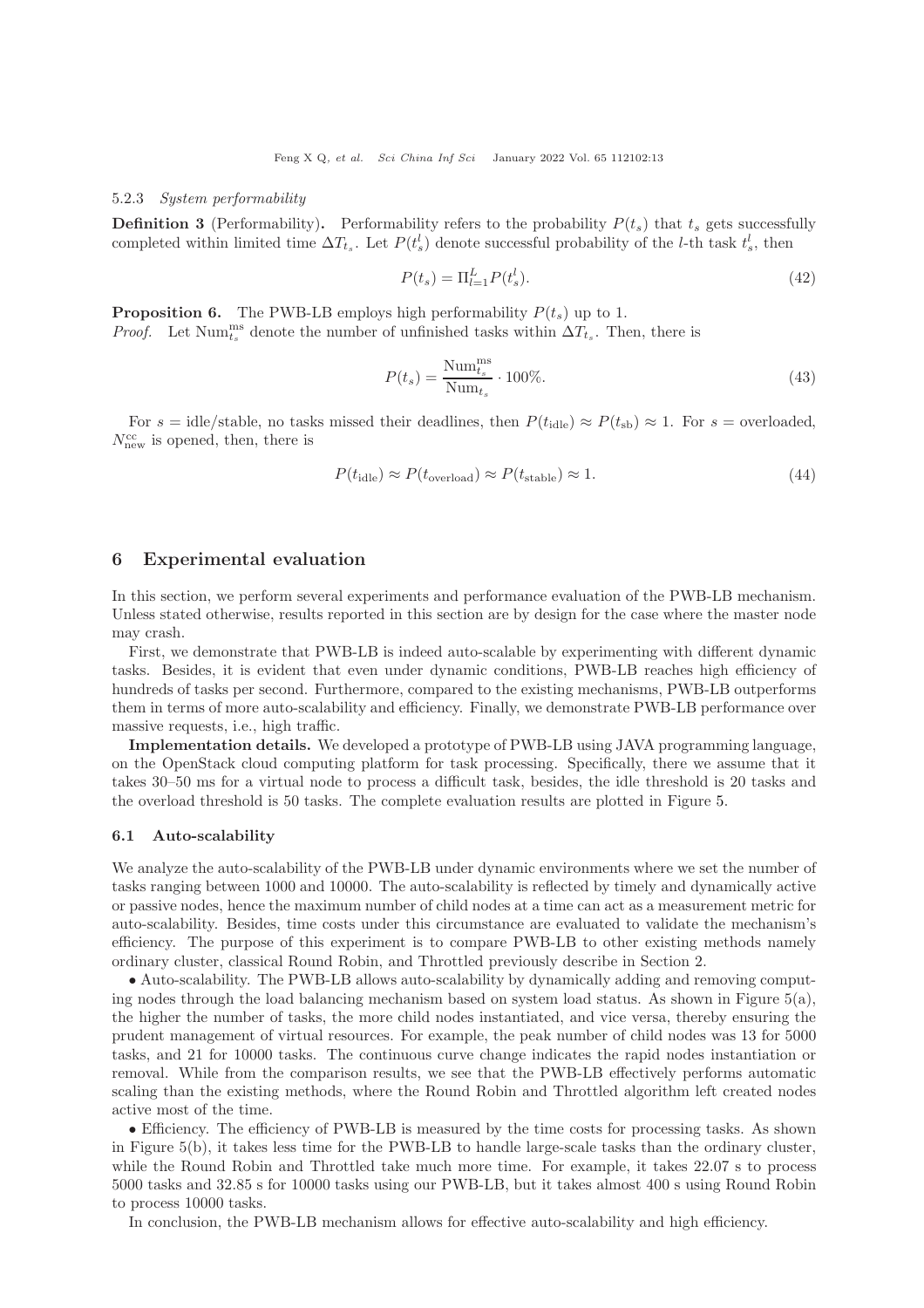<span id="page-13-0"></span>

Feng X Q, et al. Sci China Inf Sci January 2022 Vol. 65 112102:14

Figure 5 (Color online) Auto-scalability and performance evaluation. (a) Auto-scalability comparison; (b) comparison of efficiency; (c) child nodes under task 5000; (d) task assignment under 5000; (e) task processing under 5000; (f) child nodes under 10000; (g) task allocation under 10000; (h) task processing under 10000

#### 6.2 Performance

The performance of PWB-LB is mainly determined using three basic metrics: system load, availability, and performance. As they have been defined, a simulated request processing scenario could give an intuitive view of these metrics. Thus, we simulate a system running process to evaluate it in three main phases: the system starts new nodes to join  $Q_{cc}$  on receiving new tasks, assigns tasks to different child nodes through the load balancing strategy, and schedules child nodes to handle the tasks. In our experiment, we use the "number of computing nodes", "assigned tasks", and "processed tasks" at different times as our measuring units to evaluate the PWB-LB's performance. Figures  $5(c)$ –(e) show the experiment results from the time 1 to 22.07 s for 5000 tasks.

• Node amount. As shown in Figure  $5(c)$ , new computing nodes are timely instantiated to balance the system load, besides, few nodes are activated to ensure judicious use of resources. For example, 5 child nodes are activated at the time 5 s, and 11 nodes are activated at the time 10 s until the whole tasks are processed.

• Assigned task amount. As shown in Figure 5(d), it takes rather less time to assign all tasks to child nodes. For example, 4359 tasks have been assigned at the time 10 s, and all tasks at the time 15 s.

• Handled task amount. As shown in Figure 5(e), the number of tasks processed almost exponentially grows with processing time, and it takes few time to complete all tasks. For example, 472 tasks are processed in 5 s, 2930 tasks are processed in 15 s, and it takes 22.07 s to process all 5000 tasks.

Figures  $5(f)$ –(h) show the experimental results from time 1 to 32.85 s for 10000 tasks. Following the same conclusions from Figures  $5(c)$ –(e), we have the following conclusions:

• Node amount. As shown in Figures  $5(c)$  and  $(f)$ , there are more child nodes and time costs when increasing the number of tasks. However, less processing time and new child nodes are needed compared with the number of extra new tasks. Thus, our design is efficient and resource-saving.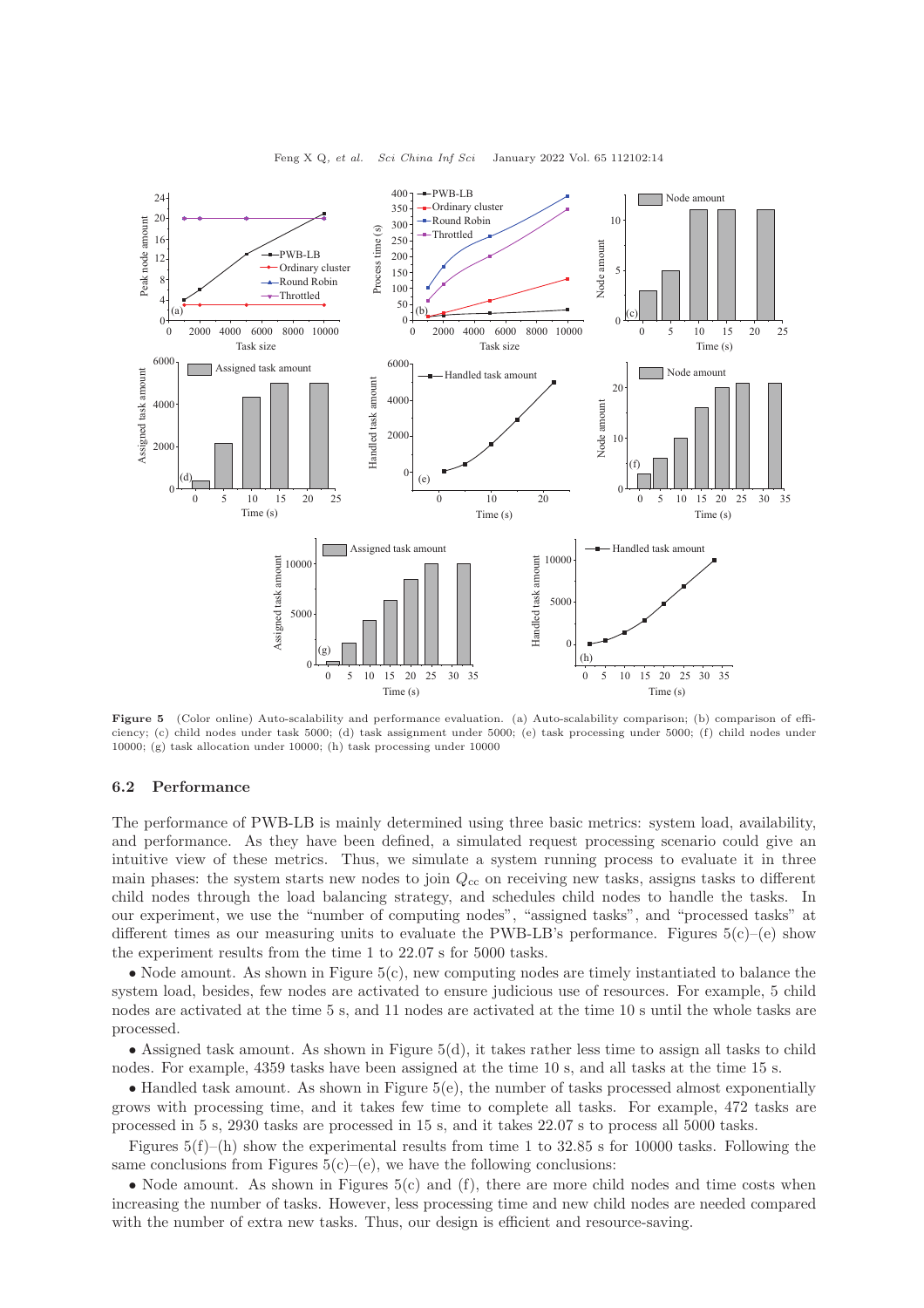Feng X Q, et al. Sci China Inf Sci January 2022 Vol. 65 112102:15

• Assigned task amount. As shown in Figures  $5(d)$  and  $(g)$ , it takes more time to assign all tasks. However, the assigning rate becomes higher with more new tasks, and the time consumption is low.

• Handled task amount. As shown in Figures  $5(e)$  and (h), more time is required for handling all tasks with an increasing number of tasks. However, the processing rate greatly increases and less time is needed with the addition of new tasks, hence, the time consumption is low.

In conclusion, the experimental evaluation confirms that the PWB-LB mechanism is auto-scalable, more efficient, and well-performed, which is more suitable for processing highly concurrent and complex tasks.

## <span id="page-14-16"></span>7 Conclusion

We have presented the PoW-based auto-scalable and fault-tolerant PWB-LB. Since the load balancing strategy and new virtual nodes are rapidly established by mirroring, and the idle nodes are dynamically deactivated, our PWB-LB has high efficiency and less resource consumption compared with existing methods. By taking advantage of the simple PoW consensus used for master nodes voting and management, PWB-LB can ensure fault-tolerance for master nodes. Furthermore, the modular design for different working functions of the load balancing assembly and the applied mirroring for managing computing resources make PWB-LB an intelligent and automatic load balancing mechanism. Finally, this mechanism can be widely applied to various cloud computing platforms. Through our experimental results, we demonstrate that PWB-LB is a suitable component to be used in cloud platforms, such as E-commerce to ensure dynamic processing of requests and fault-tolerance for participating nodes.

Acknowledgements This work was supported in part by Key Program of National Natural Science Foundation of China (NSFC) (Grant No. U1405255), in part by Shaanxi Science & Technology Coordination & Innovation Project (Grant No. 2016KTZDGY05- 06), in part by Fundamental Research Funds for the Central Universities (Grant No. SA-ZD161504), in part by National Natural Science Foundation of China (Grant No. 61702404), in part by Fundamental Research Funds for the Central Universities (Grant No. JB171504), in part by Project Funded by China Postdoctoral Science Foundation (Grant No. 2017M613080), in part by Major Nature Science Foundation of China (Grant Nos. 61370078, 61309016), in part by Key Research and Development Plan of Jiangxi Province (Grant No. 0181ACE5002).

#### <span id="page-14-0"></span>References

- 1 Miao Y B, Liu X M, Choo K K R, et al. Fair and dynamic data sharing framework in cloud-assisted internet of everything. [IEEE Int Things J,](https://doi.org/10.1109/JIOT.2019.2915123) 2019, 6: 7201–7212
- <span id="page-14-1"></span>2 Mahato D P, Singh R S. Load balanced transaction scheduling using honey bee optimization considering performability in on-demand computing system. [Concurr Comput-Pract Exper,](https://doi.org/10.1002/cpe.4253) 2017, 29: 4253
- <span id="page-14-2"></span>3 Thai M T, Lin Y D, Lin P C, et al. Towards load-balanced service chaining by Hash-based traffic steering on softswitches. J Netw Comput Appl, 2018, 109: 1–10
- <span id="page-14-3"></span>4 Kouchaksaraei H R, Dräxler S, Peuster M, et al. Programmable and flexible management and orchestration of virtualized network functions. In: Proceedings of European Conference on Networks and Communications, Ljubljana, 2018
- <span id="page-14-4"></span>5 Dezhabad N, Sharifian S. Learning-based dynamic scalable load-balanced firewall as a service in network function-virtualized cloud computing environments. [J Supercomput,](https://doi.org/10.1007/s11227-018-2387-5) 2018, 74: 3329–3358
- <span id="page-14-5"></span>6 Wang Q, Zhu M J, Yu Y R, et al. A load balance mechanism in heterogeneous network based on utility function. [J Commun,](https://doi.org/10.12720/jcm.11.9.871-878) 2016, 11: 871–878
- 7 Mohanty S, Patra P K, Ray M, et al. An approach for load balancing in cloud computing using JAYA algorithm. Int J Inf Tech Web Eng, 2019, 14: 27–41
- <span id="page-14-6"></span>8 Yang J P. Intelligent offload detection for achieving approximately optimal load balancing. [IEEE Access,](https://doi.org/10.1109/ACCESS.2018.2873287) 2018, 6: 58609–58618
- 9 Youssef F, Habib B L E, Hamza R, et al. A new conception of load balancing in cloud computing using tasks classification levels. [Int J Cloud Appl Comput,](https://doi.org/10.4018/IJCAC.2018100107) 2018, 8: 118–133
- <span id="page-14-7"></span>10 Judmayer A, Stifter N, Krombholz K, et al. Blocks and chains: introduction to bitcoin, cryptocurrencies, and their consensus mechanisms. [Synth Lect Inf Secur Priv Trust,](https://doi.org/10.2200/s00773ed1v01y201704spt020) 2017, 9: 1–123
- 11 Zhang Y H, Deng R H, Liu X M, et al. Blockchain based efficient and robust fair payment for outsourcing services in cloud computing. [Inf Sci,](https://doi.org/10.1016/j.ins.2018.06.018) 2018, 462: 262–277
- <span id="page-14-8"></span>12 He Y [H, Li H, Cheng X Z, et al. A blockchain based truthful incentive mechanism for distributed P2P applications.](https://doi.org/10.1109/ACCESS.2018.2821705) IEEE Access, 2018, 6: 27324–27335
- <span id="page-14-10"></span><span id="page-14-9"></span>13 Nakamoto S. Bitcoin: a peer-to-peer electronic cash system. 2008. <http://www.spacepirates.com/bitcoin.pdf>
- 14 Liu X M, Qin B D, Deng R H, et al. A privacy-preserving outsourced functional computation framework across large-scale multiple encrypted domains. [IEEE Trans Comput,](https://doi.org/10.1109/TC.2016.2543220) 2016, 65: 3567–3579
- <span id="page-14-11"></span>15 Chen L, Xu L, Gao Z M, et al. Protecting early stage proof-of-work based public blockchain. In: Proceedings of the 48th Annual IEEE/IFIP International Conference on Dependable Systems and Networks Workshops, Luxembourg, 2018. 122–127
- <span id="page-14-12"></span>16 Bentov I, Lee C, Mizrahi A, et al. Proof of activity: extending bitcoin's proof of work via proof of stake [extended abstract]y. [SIGMETRICS Perform Eval Rev,](https://doi.org/10.1145/2695533.2695545) 2014, 42: 34–37
- <span id="page-14-13"></span>17 Huang W H, Ma Z, Dai X F, et al. Fuzzy clustering with feature weight preferences for load balancing in cloud. Int J Soft Eng Knowl Eng, 2018, 28: 593–617
- <span id="page-14-14"></span>18 Zhao J, Yang K, Wei X H, et al. A heuristic clustering-based task deployment approach for load balancing using Bayes theorem in cloud environment. [IEEE Trans Parallel Distrib Syst,](https://doi.org/10.1109/TPDS.2015.2402655) 2016, 27: 305–316
- <span id="page-14-15"></span>19 Miao Y B, Ma J F, Liu X M, et al. Practical attribute-based multi-keyword search scheme in mobile crowdsourcing. IEEE Int Things J, 2018, 5: 3008–3018